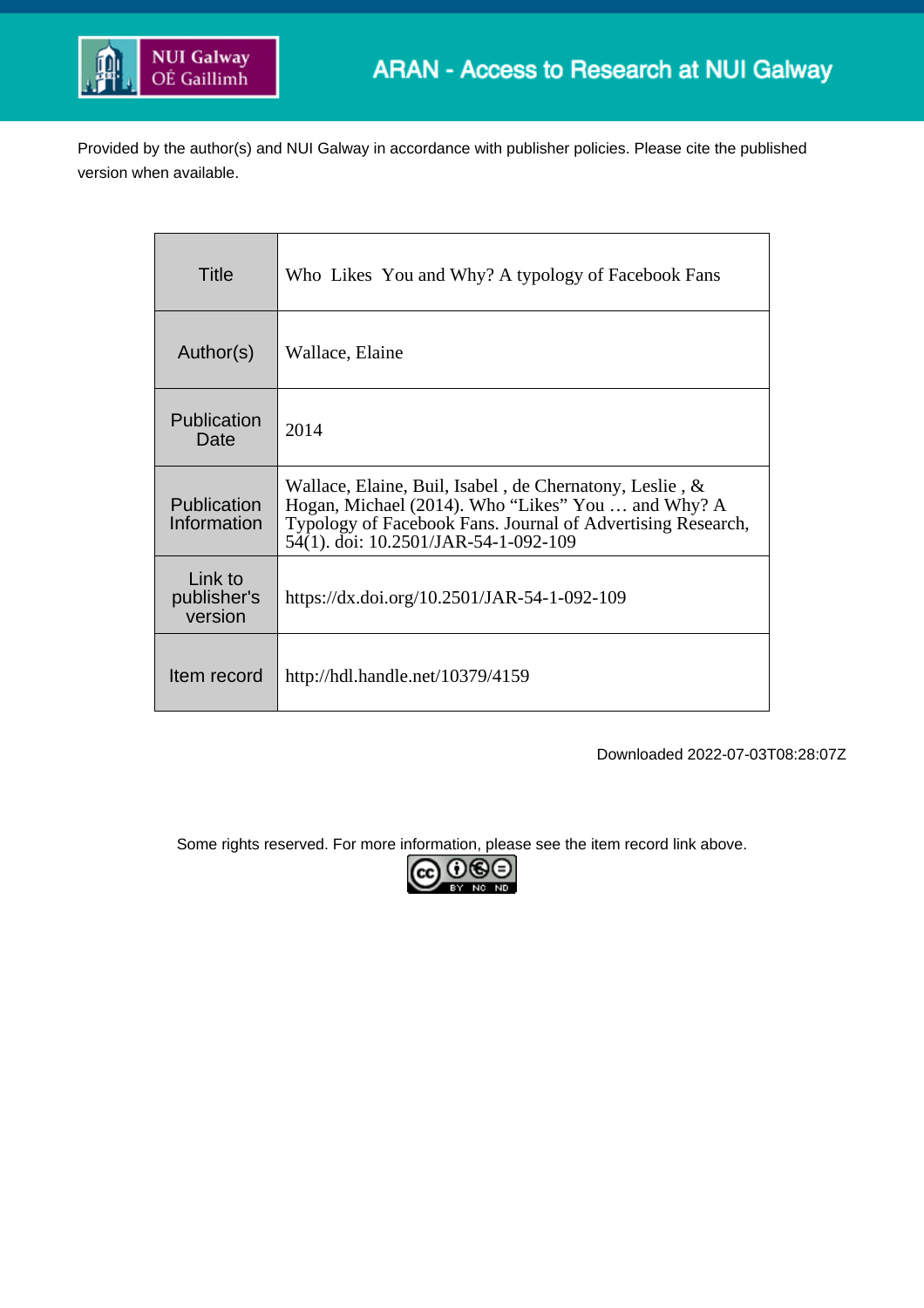## **Who "Likes" You…and Why? A typology of Facebook Fans**

Elaine Wallace \* Senior Lecturer in Marketing J.E. Cairnes School of Business & Economics National University of Ireland Galway Ireland Tel Int code: + 353 91 492603 Fax Int code: + 353 91 494560 Email: elaine.wallace@nuigalway.ie

Isabel Buil Senior Lecturer in Marketing Department of Marketing Management University of Zaragoza Spain Tel Int code: + 34 976 761 000 Email: ibuil@unizar.es

Leslie de Chernatony Honorary Professor of Brand Marketing Aston Business School, Birmingham, UK Email: dechernatony@btinternet.com

Michael Hogan School of Psychology National University of Ireland, Galway Ireland Email: michael.hogan@nuigalway.ie

(*\* = Author for correspondence*)

### *Journal of Advertising Research*

March 2014

© Wallace, Buil, de Chernatony and Hogan, 2013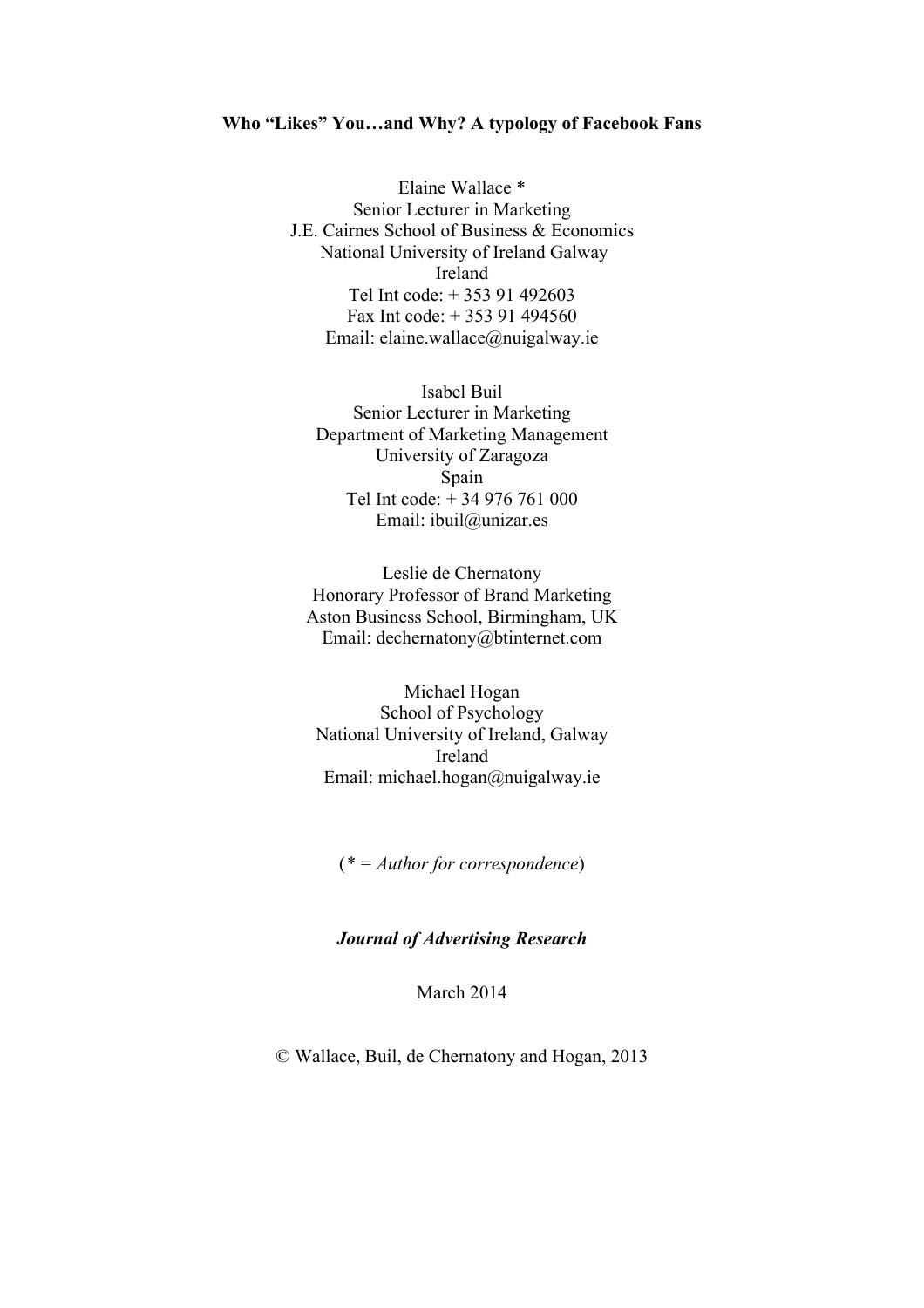## **Who "Likes" You…and Why? A typology of Facebook Fans**

## **ABSTRACT**

Although many managers recognize that Facebook fans represent a marketing opportunity, little is known about fan types. This study explores a typology of fans, drawn from a sample of 438 individuals who "Like" brands on Facebook. Fans' brand loyalty, brand love, use of self-expressive brands, and word of mouth (WOM) for "Liked" brands were used to suggest four fan types: the fan-atic, the utilitarian, the self-expressive and the authentic. The results of this exploratory study highlight the value of cluster analysis as a strategy for identifying different fan types and provide insights to prompt further research into Facebook fan types.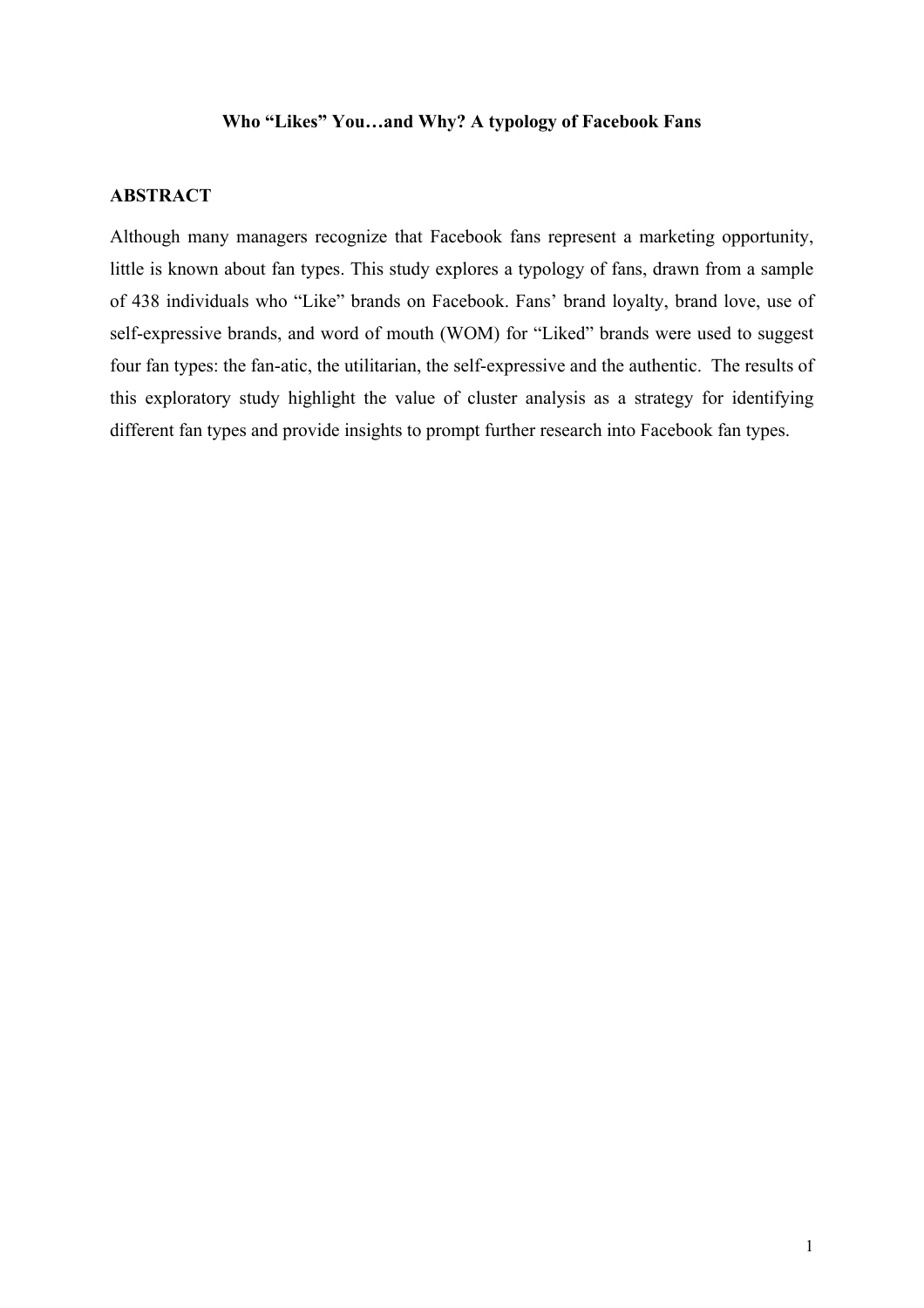### **INTRODUCTION**

Attracting Facebook fans is a potentially valuable marketing communications strategy (Hollis, 2011). Indeed some commentators have noted that managers are "obsessed" by the "value of a fan" metric (Lapointe, 2012, p. 286). However, while some research has focused on fan behavior (for example counting the number of "Likes"), much less is known about the profile of audiences reached (Lipsman et al., 2012). While there exists a multitude of blogs, websites and articles offering advice about increasing the number of "Likes" on Facebook, few, if any, offer insights about *why* consumers might become fans of brands. As Lapointe (2012, p. 286) notes "to truly understand the predictive value of a fan, we need to acknowledge that not all fans are created equal…what causes people to become fans in the first place?" Little is also known about the complex relationship between Facebook fans and their "Liked" brands (Nelson-Field, Riebe, and Sharp, 2012).

Addressing these gaps, this study suggests exploratory insights into Facebook fans as it investigates a possible typology of fans characterized by their brand loyalty, brand love, WOM and their use of self-expressive brands. To the authors' knowledge, no other study explores a Facebook fan typology, characterized by brand relationships and informed by fans personality traits, social networks, and their reasons for "Liking". Using data from a survey of 438 Facebook "Likers", the authors describe four fan types based on a cluster analysis of survey respondents responses. As this study is the first of its kind, and because cluster analysis is an exploratory tool, this paper suggests directions for further research to build on the initial findings and to test their generalizability.

## **LITERATURE REVIEW**

## **How Facebook "Likes" Enhance Marketing Communications**

The Facebook "Like" button offers a straightforward tool to engage consumers in the cocreation of marketing communications. Advertisers can proactively create Facebook fan pages and encourage Facebook members to become a "fan" by clicking a "Like" button on their fan page. By clicking "Like", fans receive updates from the brand in their news feed. Facebook (2010) stated that people who click a Facebook "Like" button are more engaged, active and connected than the average Facebook user. Millward Brown's BrandZ data found that fans spend nearly five times the amount of money on their "Liked" brand than non-fans (Hollis, 2011). Fans also have 2.4 times the number of friends of a typical Facebook user and click on 5.3 times more links to external sites than typical users (Facebook, 2010). The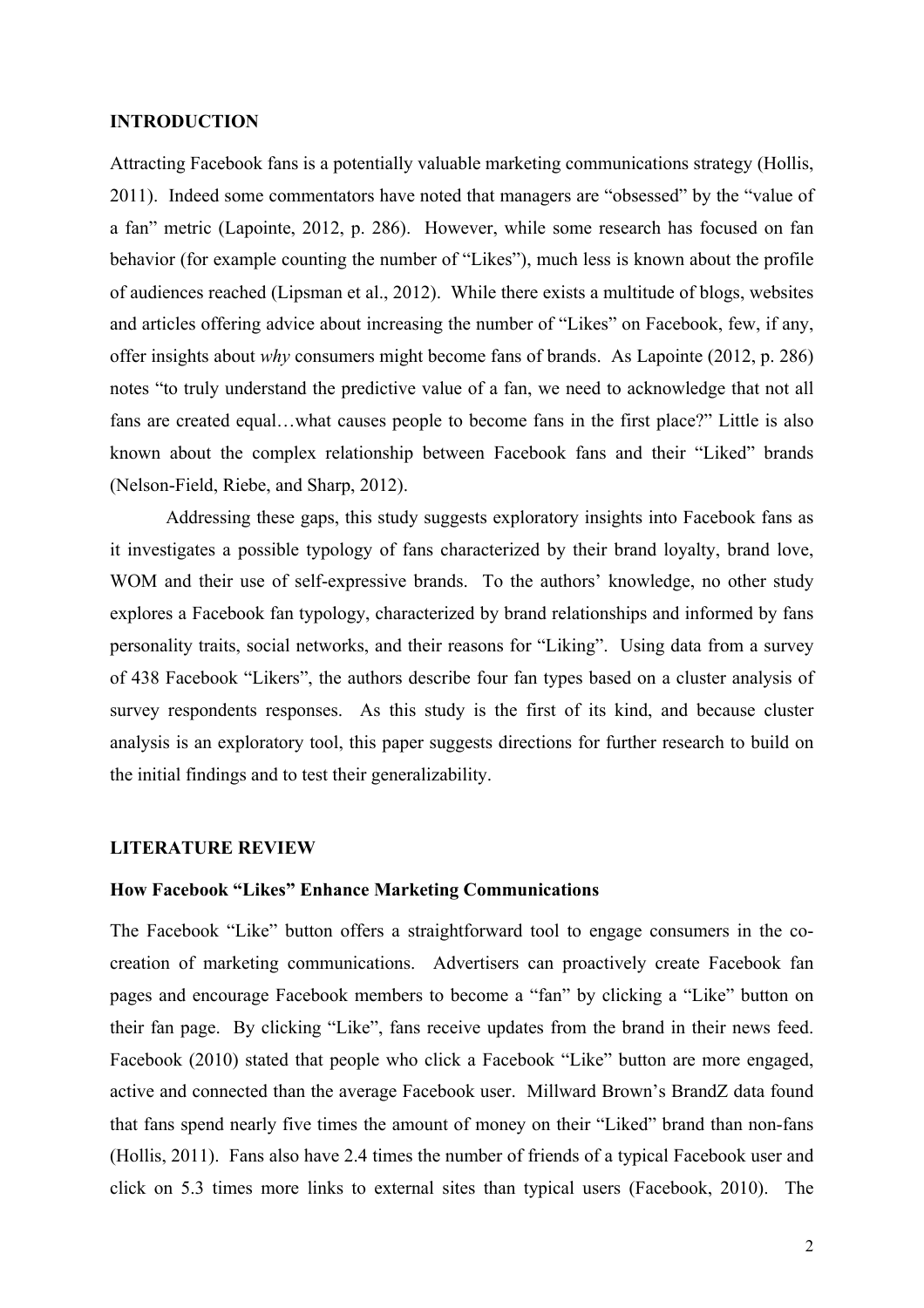"Like" button therefore offers a way for companies to attract fans well connected on their social networks, enhancing the breadth of the brand message (Nelson-Field et al., 2012).

For managers concerned with measuring the return on investment (ROI) of their social media investment, the number of "Likes" on a fan page provides a social media metric, and can be considered a proxy measure of WOM (Hoffman and Fodor, 2010) and brand engagement (Hollis, 2011). However, the number of fans is not a surrogate performance metric (Hollis, 2011) as, for example, ratings of a fan page may not correlate with the number of "Likes" for that page. Many companies are driven by a desire to optimize the number of "Likes" or friends for their brand, and advice abounds to increase the page "Likes". However, organizations do not fully understand whether "Likers" are engaged with the brand. Some companies, for instance, are emulating the success of sites such as Groupon, where consumers can cash in on deals but only if they get a target number of friends to join. However, it is questionable whether this marketing communications strategy is effective if the consumer only "Likes" the brand for the money (Wong, 2010). Other companies are using "Like-gating" to increase their fan base. "Like-gating" is a strategy where companies provide exclusive content on a brand page and its links, limited to those who "Like" the Facebook page. This incentive may encourage prospective customers to "Like" a brand page, but again the relationship between encouraging "Likes" in this way, and behavior in relation to the brand is unknown.

In sum, the correlation between "brand engaged" and "fan" is unclear as, for instance, non-fans may still have great loyalty for their brand, and fans might not really be engaged at all (Lapointe, 2012). For example, Nelson-Field et al. (2012, p. 267) found that the buying distribution of a brand's Facebook fan base is "opposite to that of the typical population of category buyers" and therefore it may be difficult to draw inferences about typical consumers from fan behavior. Consequently, managers seeking to optimize Facebook's potential as a medium for their brand message need further insights into fans and their brand relationships.

Although each Facebook fan may be unique, there have been recent attempts to provide a fan classification. For example, Parker (2012) suggested categorizing fans by pattern of behavior. She postulates "potential customers", who "Like" and are willing to swoop when content catches their interest; "friends/employees", who "Like" to support a business; "sweepstakers" who "Like" to win a giveaway offered by the brand site; "happy campers" who "Like" in order to interact with the brand site on a regular basis, and "fairweather friends" who "Like" but would equally leave negative feedback if the brand does something they do not approve of. However, such types were derived from speculative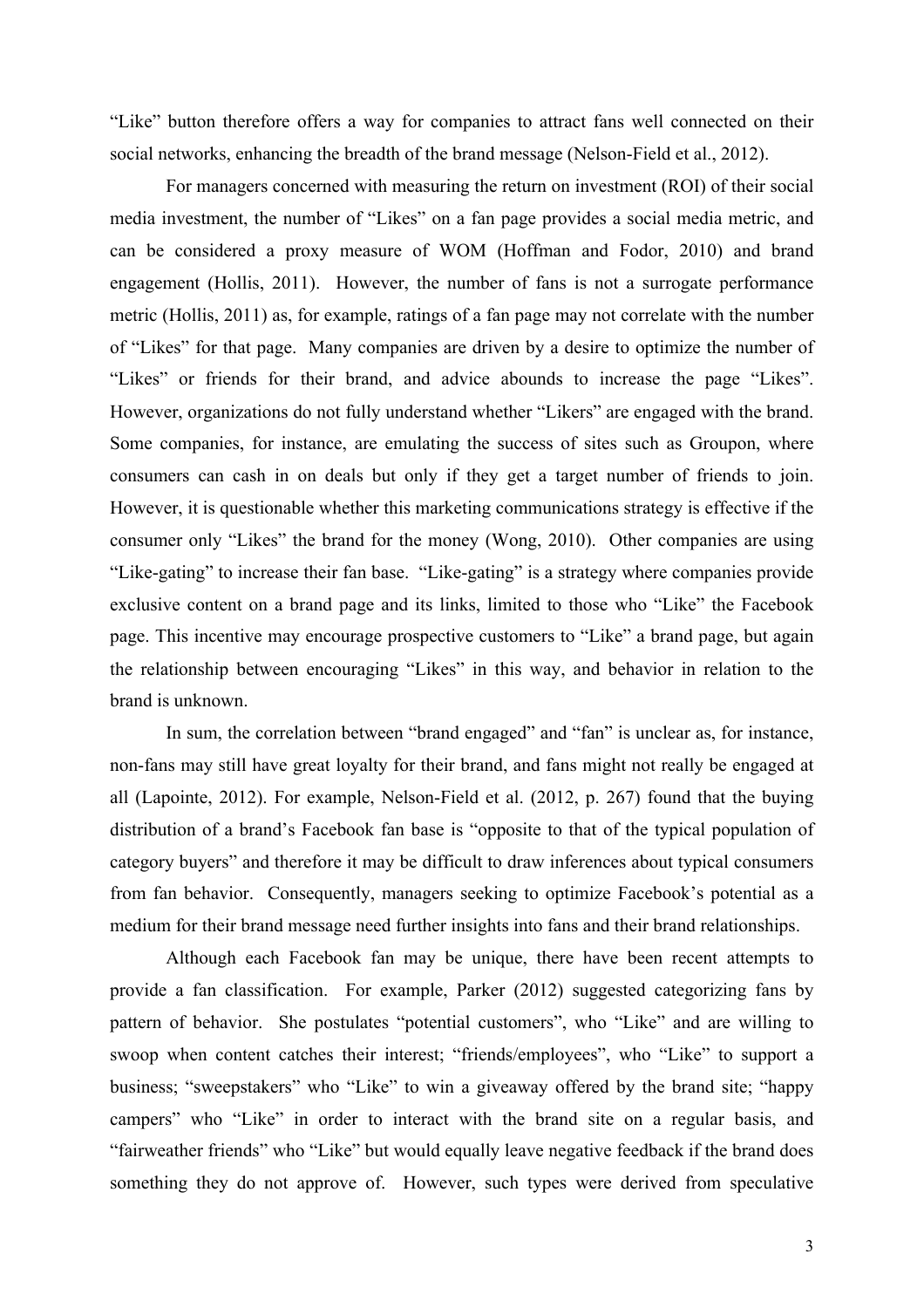observation of fans across Facebook brand sites, rather than drawing insights from the fans themselves, for example through surveys of fan attitudes.

Douma (2008) provides a more generalized typology of Facebook fans through investigating their level of interaction with the brand's Facebook page. He describes the majority of fans as "enthusiasts" who "want the equivalent of a Facebook bumper sticker on their profile" as they want the world to know they "Like" the brand. The second group of fans Douma (2008) identifies are "advocates" who participate regularly with the brand page through comments and feedback. Finally, "influencers" are those fans who are active in content creation and are critical fans of the Facebook page. However, such typologies are based on drawing inferences from Facebook observations, rather than analyzing fans' attitudes or exploring the complex relationship between fans and their "Liked" brands.

Additional research by Muntinga, Moorman, and Smit (2011) provides insights into consumers' motivations for engaging in brand content on social media. Extending beyond Facebook "Likes", it presents a broader typology of consumers' online brand-related activities (COBRA). These activities include consuming (e.g. reading reviews), contributing (e.g. rating brands) and creating (e.g. uploading video). This qualitative research described motivations for COBRA including personal identity, social interaction and entertainment. Although offering valuable insights, the study also called for quantitative research to investigate differences across consumers in relation to their engagement with brands online.

Further insights into Facebook fans, their attitudes about the brand "Liked" and their reasons for "Liking" could contribute to more effective marketing communications strategies. Therefore, this research asks: Can an analysis of Facebook fans inform a typology that enhances our understanding of the connection between a fan and their brand?

Rather than make inferences about fans from observations of Facebook sites, this study explores whether a typology of fans emerges from their survey responses on measures of: brand relationships ("Liking" self-expressive brands, brand love, brand loyalty and WOM); reasons for "Liking" brands; their social network structure (tie strength and homophily); and personality characteristics (self-monitoring, opinion leadership/seeking, selfesteem and materialism). The next section describes the characteristics used to construct and inform an exploratory typology of Facebook fans.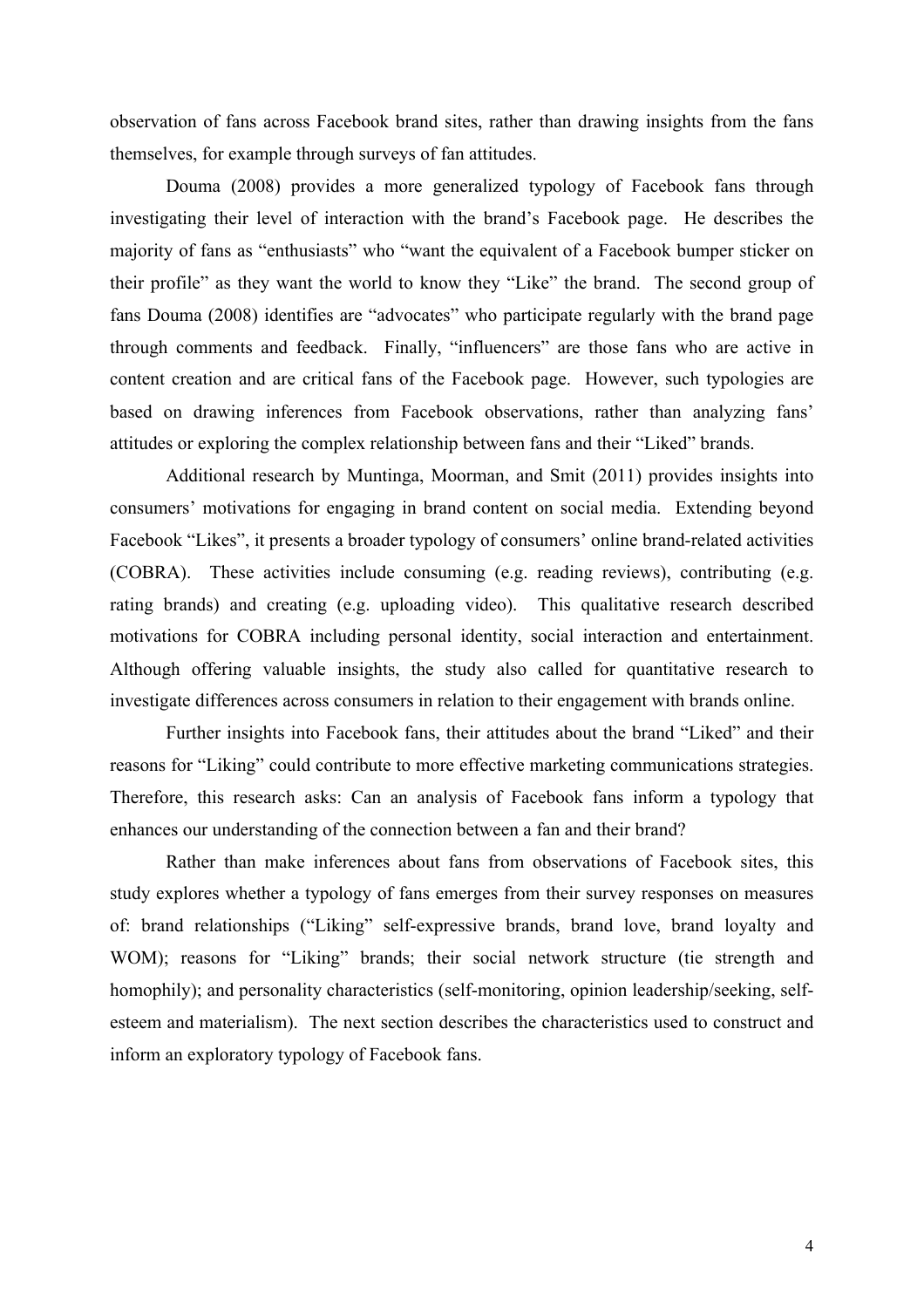## **Characteristics of Facebook Fans**

The following section sets out the characteristics used to construct an exploratory Facebook fan typology. Although numerous characteristics could, arguably, be used to construct a typology, a notable gap in the literature exists in understanding how Fans might vary in their relationships with the brands they "Like". Are certain types of Fan more brand loyal? Do different types of Fans offer WOM? The literature suggests characteristics that could describe and cluster Facebook fan types. Previous research has cautioned that Facebook "Likes" are inconsistent with actual brand consumption and calls for further exploration of the relationship between Facebook fanship and brand loyalty and WOM (Nelson-Field et al., 2012). As there is little research on Facebook fans' brand relationships to inform the typology, the broader consumer brand relationship literature is informative. For example, studies of brand relationships explore brand loyalty and the influence of self-congruity on brand affect (Mazodier and Merunka, 2012), the relationship between the brand and the selfimage (Albert, Merunka, and Valette-Florence, 2008), and the relationship between selfconcept connections and brand attachment (Swaminathan, Page, and Gurhan-Canli, 2007). Common to these studies are the variables brand loyalty, brand love, WOM and the role of the brand for the self. Therefore, these four variables appear particularly helpful in describing and clustering fan types (See Table 1).

| Construct                                      | <b>Rationale</b>                                                                 | Literature                                                                                                                                                                                                    |
|------------------------------------------------|----------------------------------------------------------------------------------|---------------------------------------------------------------------------------------------------------------------------------------------------------------------------------------------------------------|
| Fan's<br>relationship<br>with brand<br>"Liked" | Brand relationships<br>and brand attitudes<br>may explain different<br>fan types | Self-expressive brands support self-<br>construction (Carroll and Ahuvia, 2006)<br><b>Brand loyalty:</b> to what extent are "Likes" proxy<br>٠<br>measures of brand consumption? (Hoffman and<br>Fodor, 2010) |
|                                                |                                                                                  | <b>Brand love</b> incorporates passion and desire to<br>$\bullet$<br>use the brand (Batra et al., 2011)<br>Worth of mouth: "Likes" are proxy measure of<br>٠<br>WOM (Hoffman and Fodor, 2010)                 |

**Table 1. Characteristics for constructing a Facebook fan typology**

Self-expressive brands express a desired inner, or "true" self, or a desired social self (Carroll and Ahuvia, 2006). Facebook is a self-expressive medium (Schau and Gilly, 2003), and brands have self-expressive function (Carroll and Ahuvia, 2006) on the social network. As recent characterizations of fans suggest that "Liking" provides an opportunity to display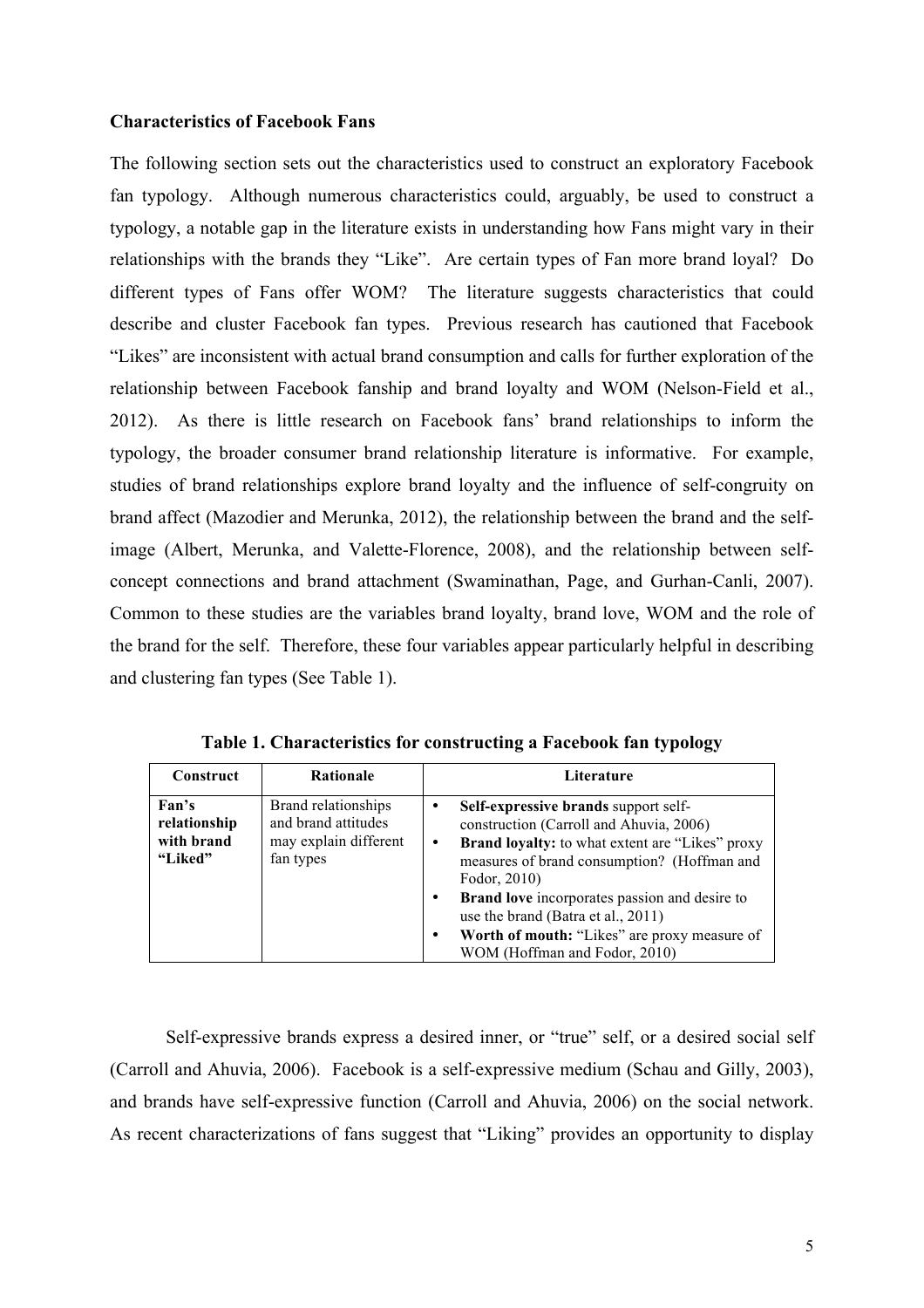brand choices to others (Douma, 2008), the self-expressive nature of brands "Liked" may help delineate a fan typology.

Brand loyalty is defined as "the strength of the relationship between an individual's relative attitude and repeat patronage" (Dick and Basu, 1994, p. 99). Recently, research has investigated the nature of loyalty on social networks. Much of this work is within the context of motivations for participation in online brand communities (e.g. Sung et al., 2010). However, little is known about the brand loyalty of Facebook fans. Therefore, an understanding of fans' brand loyalty may be informative in exploring fan clusters.

Brand love is a multi-faceted consumer-brand relationship that incorporates passion, self-brand integration, positive emotional connection, and consumers' long-term attachment to the brand (Batra, Ahuvia, and Bagozzi, 2011). Brand love is also positively associated with greater brand loyalty and higher levels of WOM (Carroll and Ahuvia, 2006). This construct is therefore relevant for inclusion in an exploration of brand fan types on Facebook.

Finally, WOM "arises and is constrained by consumers' interactions with others", and social networks facilitate such information flows (Brown and Reingen, 1987, p. 351). On social networks, Facebook "Likes" are advocated as a proxy measure of WOM (Hoffman and Fodor, 2010). Furthermore, among bloggers on social networks, motivations for offering WOM extend beyond altruism, as individuals are also influenced by personality and communal involvement with the network (Kozinets et al., 2010). Therefore, a measure of WOM for "Liked" brands is informative in understanding Facebook fan types.

## **Characteristics of an exploratory Facebook fan typology**

Extant literature suggests that a fan's relationship with "Liked" brands may be informed by their reasons for "Liking" the brand (Douma, 2008; Lapointe, 2012; Parker, 2012; Wong, 2010), by their network structure (Brown and Reingen, 1987; McPherson, Smith-Lovin, and Cook, 2011), and by their personality traits (Douma, 2008; Kozinets et al., 2010; Schau and Gilly, 2003) (See Table 2).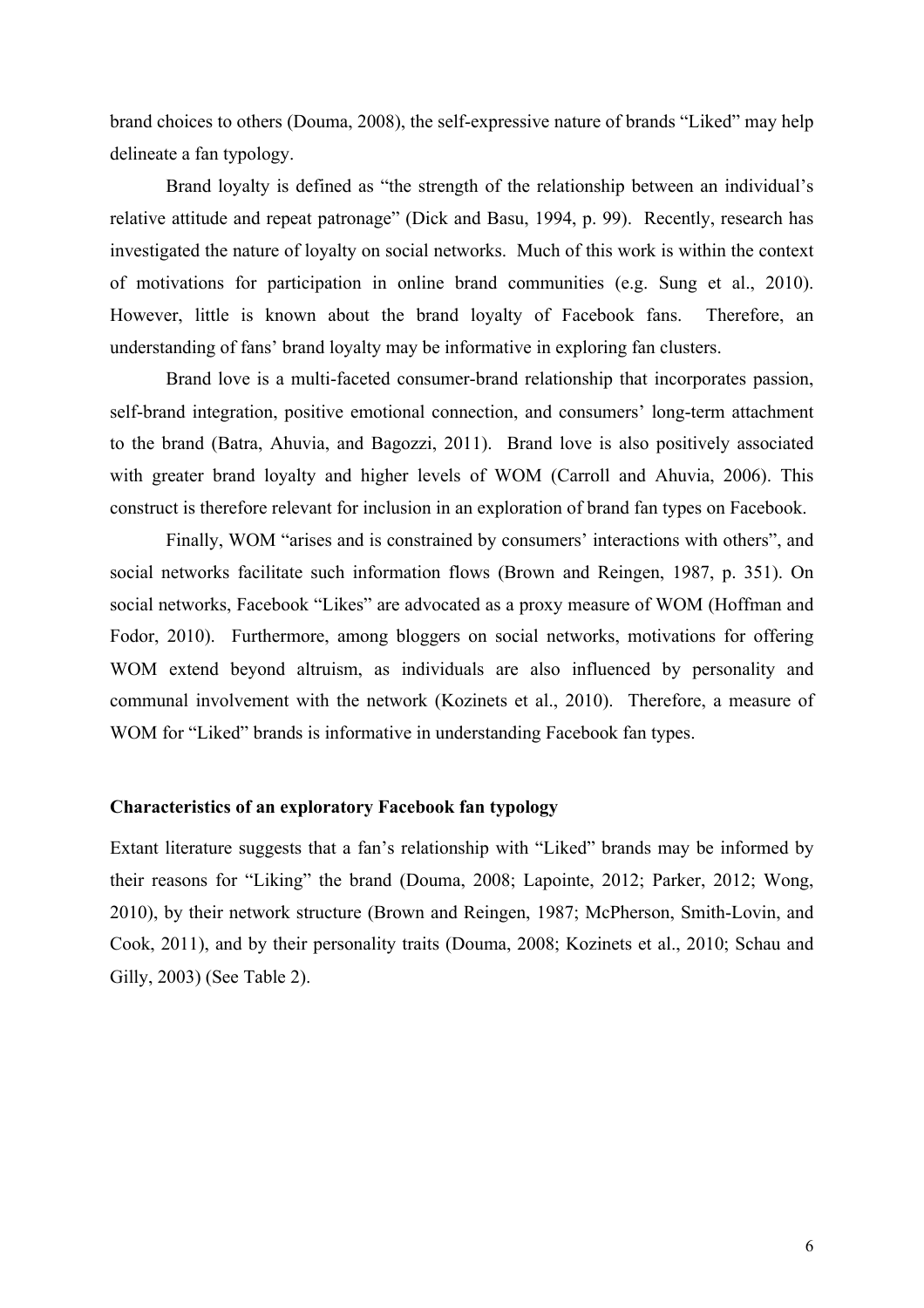| Construct                     | <b>Rationale</b>                                                                                              | Literature                                                                                                                                                                                                                                                                                                                                                                                                                                                                                                                                                                                                                                                                                                                                                                                                                                                                                                                                                          |
|-------------------------------|---------------------------------------------------------------------------------------------------------------|---------------------------------------------------------------------------------------------------------------------------------------------------------------------------------------------------------------------------------------------------------------------------------------------------------------------------------------------------------------------------------------------------------------------------------------------------------------------------------------------------------------------------------------------------------------------------------------------------------------------------------------------------------------------------------------------------------------------------------------------------------------------------------------------------------------------------------------------------------------------------------------------------------------------------------------------------------------------|
| Fan's reasons for<br>"Liking" | Self-reported reasons<br>for "Liking" may<br>inform fan types                                                 | Extant reasons provided by practitioners<br>include:<br><b>Remaining informed (Parker, 2012)</b><br>$\bullet$<br>Self-construction (Douma, 2008)<br>$\bullet$<br>Incentives (Wong, 2010)<br>٠                                                                                                                                                                                                                                                                                                                                                                                                                                                                                                                                                                                                                                                                                                                                                                       |
| Fan's network structure       | The relational structure<br>of the social network<br>may influence fans                                       | Social tie: those with stronger social ties<br>$\bullet$<br>have greater influence on others, and greater<br>credibility (Brown and Reingen, 1987)<br>Homophily: this construct refers to<br>$\bullet$<br>similarity on the network (McPherson et al.,<br>2011)                                                                                                                                                                                                                                                                                                                                                                                                                                                                                                                                                                                                                                                                                                     |
| Fan's personality traits      | Fans' "Liking" may be<br>informed by their need<br>for self-presentation on<br>the Facebook social<br>network | Self-monitoring: High self-monitors may<br>$\bullet$<br>be guided by social appropriateness cues to<br>receive validation from others (Hong et al.,<br>2012), which may influence their "Likes"<br>Opinion leaders and seekers: these<br>$\bullet$<br>individuals are identifiable through the flow<br>of information. Those with a large number<br>of social ties have greater influence if<br>communication flows from them; they affect<br>market size if communication flows to them<br>(Goldenberg et al., 2009)<br>Materialism: materialistic individuals value<br>$\bullet$<br>items that can be seen in public (Richins,<br>1994). As "Likes" appear in profile news<br>feeds, fans may select brands that are<br>outside of material reality, to impress others<br>(Schau and Gilly, 2003)<br>Self-esteem: consumers may be motivated<br>$\bullet$<br>to "Like" brands that offer positive<br>presentation and enhance self-esteem (Malär<br>et al., 2011) |

#### **Table 2. Characteristics informing an exploratory Facebook fan typology**

The reasons for "Liking" a brand are included to inform a typology of Facebook fans. Fans "Like" brands for numerous reasons. For example, "Likes" keep fans informed about brand developments (Parker, 2012). By appearing in a fan's news feed, the brand enhances their social network and supports their online self-construction (Douma, 2008). Some fans also "Like" to avail themselves of incentives (Lapointe, 2012; Wong, 2010).

The structure of the consumer's Facebook network, their social tie strength and homophily, are also explored. On social networks, each individual is a "node" connected to other "nodes", and the connections between these nodes are called social ties (Newman, 2010). Tie strength is characterized by the amount of time spent communicating between ties, the emotional intensity of the interaction, the frequency of the interaction, and the reciprocity of the communication (Granovetter, 1973). Social tie strength is a source of influence on the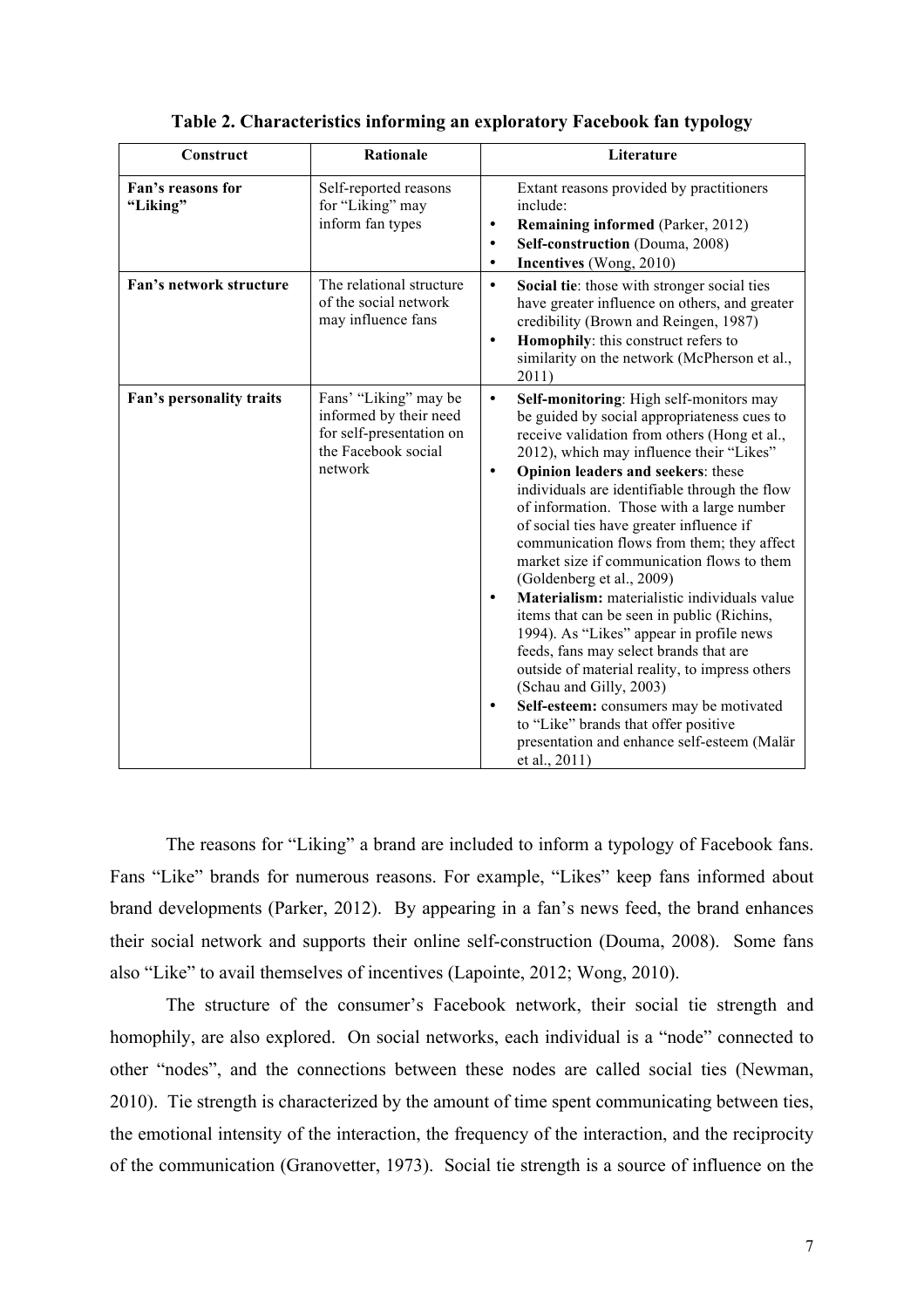social network, as strong ties influence the flow of brand information within a group and are perceived to have more influence by the group, as well as greater credibility as information sources (Brown and Reingen, 1987). In addition, homophily is the principle that two people who connect in a social tie are alike with respect to attributes such as beliefs or status (McPherson et al., 2011). Facebook fans may be connected to others who share the same values, a phenomenon that is more prevalent among younger "nodes", or newer friend connections (Bramoullé et al., 2012). More generally, measures of perceived similarity, and of connectivity between individuals on a social network, may influence fans' brand relationships, and their "Liking" behavior. Understanding fans' perceived social tie strength and network homophily is therefore informative in understanding fan types.

Personality traits of fans may also inform a typology of Facebook fans. Related studies, such as those exploring motives for user-generated content (e.g. Christodoulides, Jevons, and Bonhomme, 2012), find a positive relationship between self-concept and online cocreation. Facebook pages present an environment for impression management (Mehdizadeh, 2010; Schau and Gilly, 2003), offering users an opportunity to present a "hoped-for possible self", where they can make identity statements which they would not make offline (Mehdizadeh, 2010, p. 358), for example through the brands they "Like". Therefore, traits that could influence consumers' desire for self-presentation, such as selfmonitoring, opinion leadership and/or opinion seeking, materialism and self-esteem, are helpful in understanding Facebook fan types. Self-monitoring is the "self-observation and self-control guided by situational cues to social appropriateness" (Snyder, 1974, p. 526). Related Facebook research on self-presentation found that consumers' "packaging" of themselves on Facebook was not successful without validation from others (Hong et al., 2012). Cognizant of others' observations and judgments, consumers' susceptibility to social appropriateness may influence their Facebook behaviors, including their "Likes".

Related to social comparison is the extent to which individuals believe they influence, or are influenced by others. A person with a large number of ties is a "social hub". The value of such hubs as influencers or followers in the adoption process depends on whether communication flows out or into those nodes (Goldenberg et al., 2009). When a node has a greater number of "out-degrees" (i.e. information flowing from the individual), they have a greater influence on others' adoption of marketing messages. By contrast, when the hub is a follower (that is, information flows in to the individual from their network), they influence market size (Goldenberg et al., 2009). To further consider the relationship of influence in a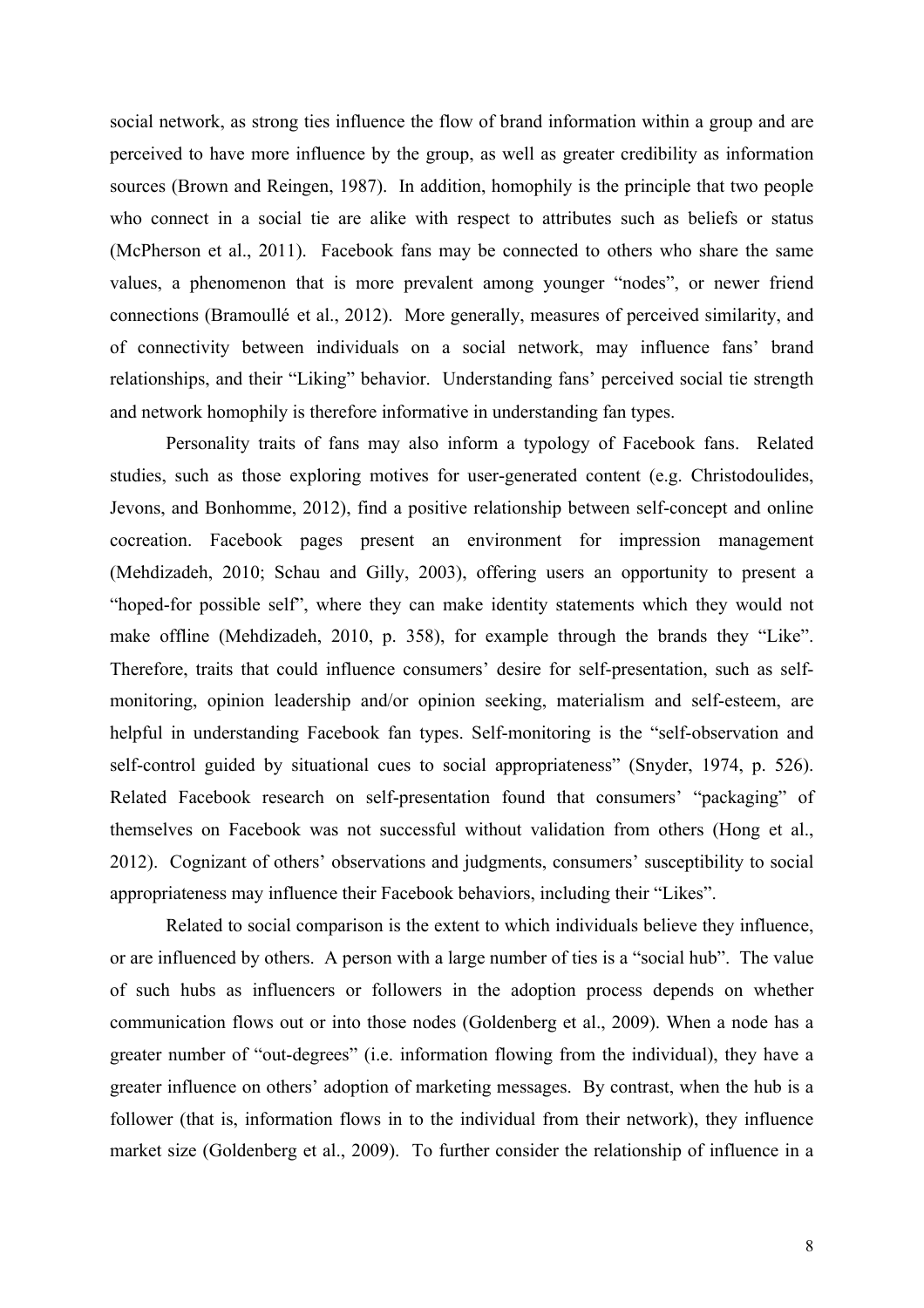fan typology, it is helpful to explore fans' attitudes about their opinion leadership and/or opinion seeking.

In addition, identifying fans' level of materialism may be useful in characterizing fan types. Materialism is a value system that suggests possessions and their acquisition leads to happiness (Richins, 1987). Those higher in materialism tend to value items that can be displayed in public (Richins, 1987). Therefore, materialism may inform a profile of the Facebook fan, who may "Like" a brand to demonstrate possession or interaction with goods (Douma, 2008).

Finally, self-esteem may inform a typology of Facebook fans. Self-esteem is a person's overall self-evaluation of worth (Rosenberg, 1965). If consumers have low selfesteem, their "ideal" and "actual" selves are not congruent, and they may become fans of status-enhancing brands (Malär et al., 2011). When preferred or positive self-presentation leads to relationship formation, this may enhance self-esteem (Gonzales and Hancock, 2011).

In summary, the current study explores a typology of Facebook fans that distinguishes between fans based on their brand relationships (choice of self-expressive brand, brand loyalty, brand love and WOM), their reasons for "Liking", their perceived network structure, and their personality traits. The following section details the design of the study and the application of cluster analysis to sample data to inform a typology of Facebook fans.

## **RESEARCH DESIGN**

This research was exploratory, exploring a potential typology of Facebook fans, based on their attitudes about their brand "Liked" and informed by their own traits. Respondents were not issued with a list of brands, rather they focused on brands they had "Liked". This study defines a fan as a user who has stated an affinity for a brand by "Liking" that brand (Lipsman et al., 2012). This study does not encompass friends of fans or non-fans.

#### **Survey design, data collection and sample**

It must be emphasized that this is exploratory research that seeks to develop a typology for replication in further study. Therefore, the sample does not encompass all Facebook users. Rather, it focuses on the important category of student Facebook users. Facebook fans' attitudes were elicited through a web-based survey distributed to students an Irish University. Notably, 100% of students in this study were regular Facebook users. A student demographic was considered appropriate for an exploratory study in this context as recent research on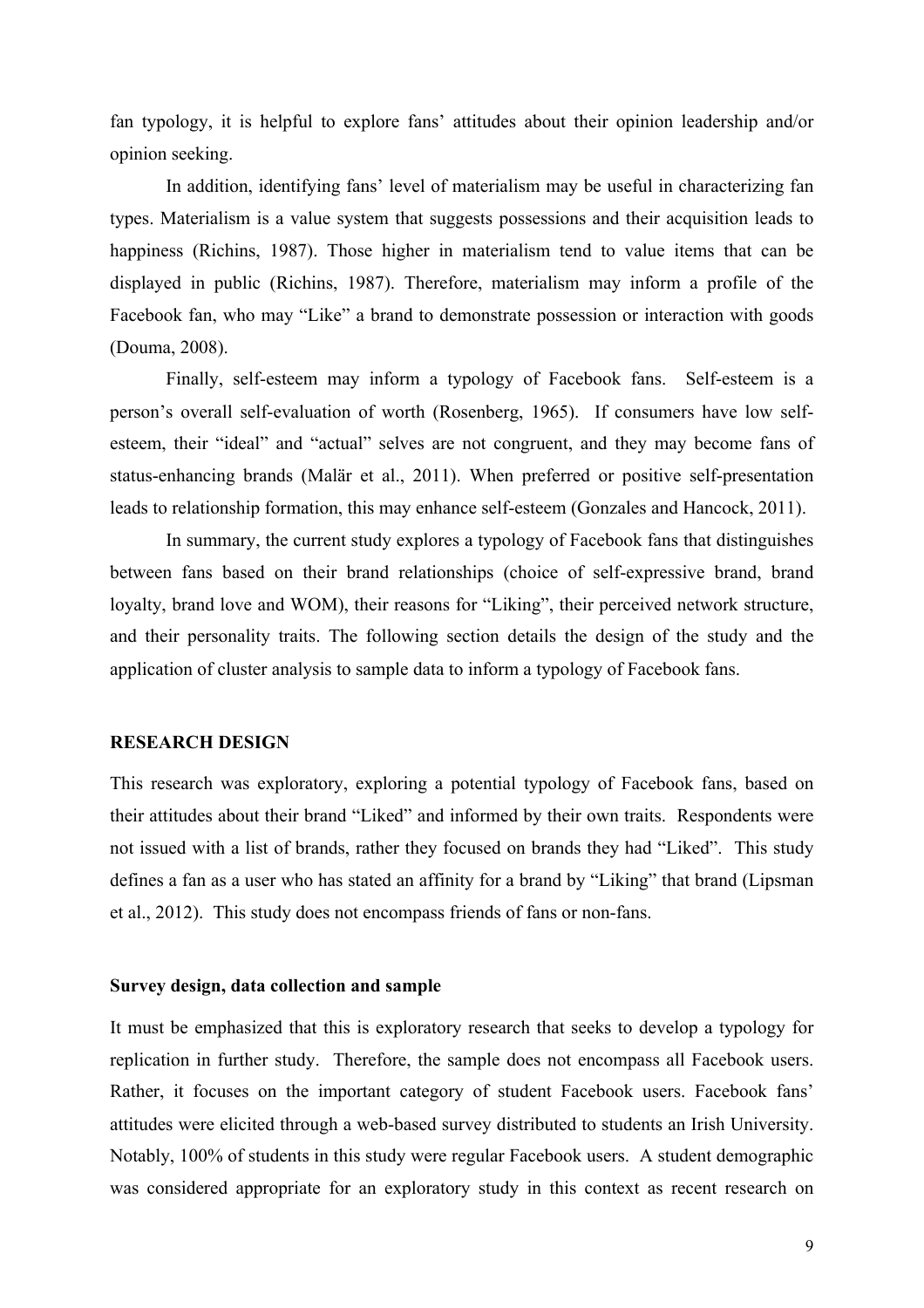Facebook fans has shown that fan age skews significantly younger than a typical customer (Lipsman et al., 2012).

Following a pretest and pilot test, students were surveyed using the SurveyMonkey online survey-hosting site. The survey was distributed via an email link through the University's Student Union in March 2012. To encourage responses, an iPad 2 was offered as an incentive for participation. Responses were screened through two questions: "Do you have a Facebook account that you have accessed since March 1st?", and "Have you selected a brand you "Like" on Facebook in the past year?". Then, respondents were advised to complete the questionnaire thinking about a brand they "Like" (in case of several brands, they were asked to answer the questions thinking about the brand they "Like" that comes to mind first). The top three product categories for brands "Liked" were fashion (with brands such as Topshop and Abercrombie & Fitch), cosmetics/haircare (with brands such as MAC and GHD), and music (with brands such as Lady Gaga and Florence & the Machine). Table 3 presents a demographic profile of the 438 respondents in this study.

| Category                        | $N = 438*$                       |
|---------------------------------|----------------------------------|
| Gender                          | $63.2\%$ = Female                |
|                                 | $36.8\% = \text{Male}$           |
| Age                             | Mean $= 21.2$ years              |
|                                 | $SD = 4.088$                     |
|                                 |                                  |
| Nationality                     | $93.1\% =$ Trish                 |
|                                 | $6.9\% =$ Other                  |
|                                 |                                  |
| Level of education              | $87.7\%$ = Undergraduate Student |
|                                 | $7.8\%$ = Masters student        |
|                                 | $3.7\%$ = Doctoral student       |
| Has a Facebook account,         | $100\% =$ "Yes"                  |
| accessed in past month          |                                  |
| "Likes" a brand on Facebook     | $100\% =$ "Yes"                  |
| How long have they "Liked" this | $Mean = 9$ months                |
| brand to date?                  | $SD = 8.112$                     |
| How likely are they to "Like"   | $59.4\%$ = "Extremely Likely"    |
| this brand by the end of 2012?  | $19.4\% =$ "Likely"              |
|                                 | $13\%$ = "Don't know yet"        |
|                                 | $3.2\%$ = "Unlikely"             |
|                                 | $=$ "Not at all likely"<br>$5\%$ |
| Number of Facebook friends      | Mean = $472$ friends             |
|                                 | $SD = 243$                       |
| How long do they spend on       | Mean $= 2.4$ hours               |
| Facebook on a typical day?      | $SD = 1.6$                       |
|                                 |                                  |

**Table 3. Profile of survey respondents (demographics and Facebook use)**

\* Due to rounding, some figures do not add to 100%. SD = Standard Deviation from the Mean.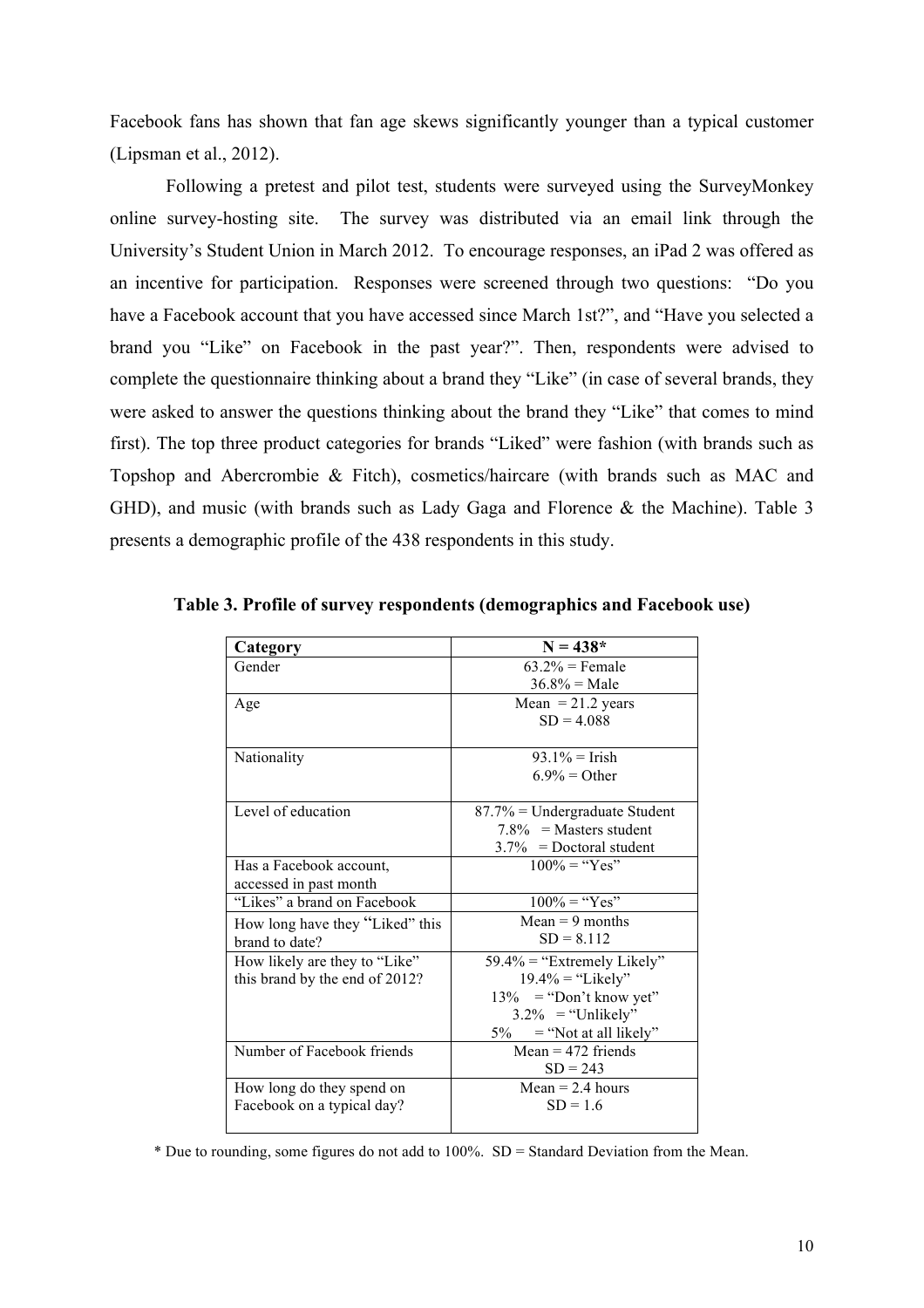#### **Measures**

This study elicits Facebook fan attitudes and explores whether a typology of fans might be identified from those attitudes. The study therefore explores consumers' brand attitudes in relation to the self-expressive nature of the brand "Liked", brand loyalty, brand love and WOM for the brand "Liked" (See Appendix I for scale items). *Self-expressive brand, brand love* and *WOM* were measured using scales from Carroll and Ahuvia (2006). In these cases, 5point Likert scales were used (1=strongly disagree; 5=strongly agree). The *self-expressive brand* scale includes four measures of inner self-expression and four measures of social selfexpression. The *brand love* scale consists of ten items and the *WOM* scale consists of eight items. Finally, *brand loyalty* was measured using three items from Yoo, Donthu, and Lee (2000). Participants responded using a 7-point Likert scale (1=strongly disagree; 7=strongly agree).

Furthermore, this study added fan's reasons for "Liking", fans' network structure, personality traits and demographic variables to inform the cluster solution (See Appendix III for scale items). *Reasons for "Liking"* brands were elicited from a review of the existing literature and through discussions with students participating in the pretest and pilot tests. Eleven reasons were presented. Respondents indicated their level of agreement on 5-point Likert scales (1=strongly disagree; 5=strongly agree).

Consumers' network structure was explored using the measures provided by Granovetter (1973). For *social tie strength* participants responded to four statements. *Attitude homophily* and *status homophily* were measured using four items respectively. In all measures, responses were indicated on 7-point Likert scales (1=strongly disagree; 7=strongly agree).

*S*e*lf-monitoring* was measured using the 13-item ATSCI scale developed by Lennox and Wolfe (1984). Participants responded to the 13 statements on 5-point Likert scales (1= always false; 5= always true). *Opinion leader/seeker* was measured using the scale developed by Flynn, Goldsmith, and Eastman (1996). The scale contains twelve items with six measuring "Opinion Leadership" and six measuring "Opinion Seeking". As the scale requires the consideration of a specific product, this research chose "fashion" for the population in the study, as they are fashion brand conscious (Bakewell, Mitchell, and Rothwell, 2006). Moreover, as the study was considering the self-expressive nature of the web (Schau and Gilly, 2003), it was relevant to consider a self-expressive product for this measure. Consistent with Flynn et al. (1996), items were scored on 7-point scales (1=strongly disagree;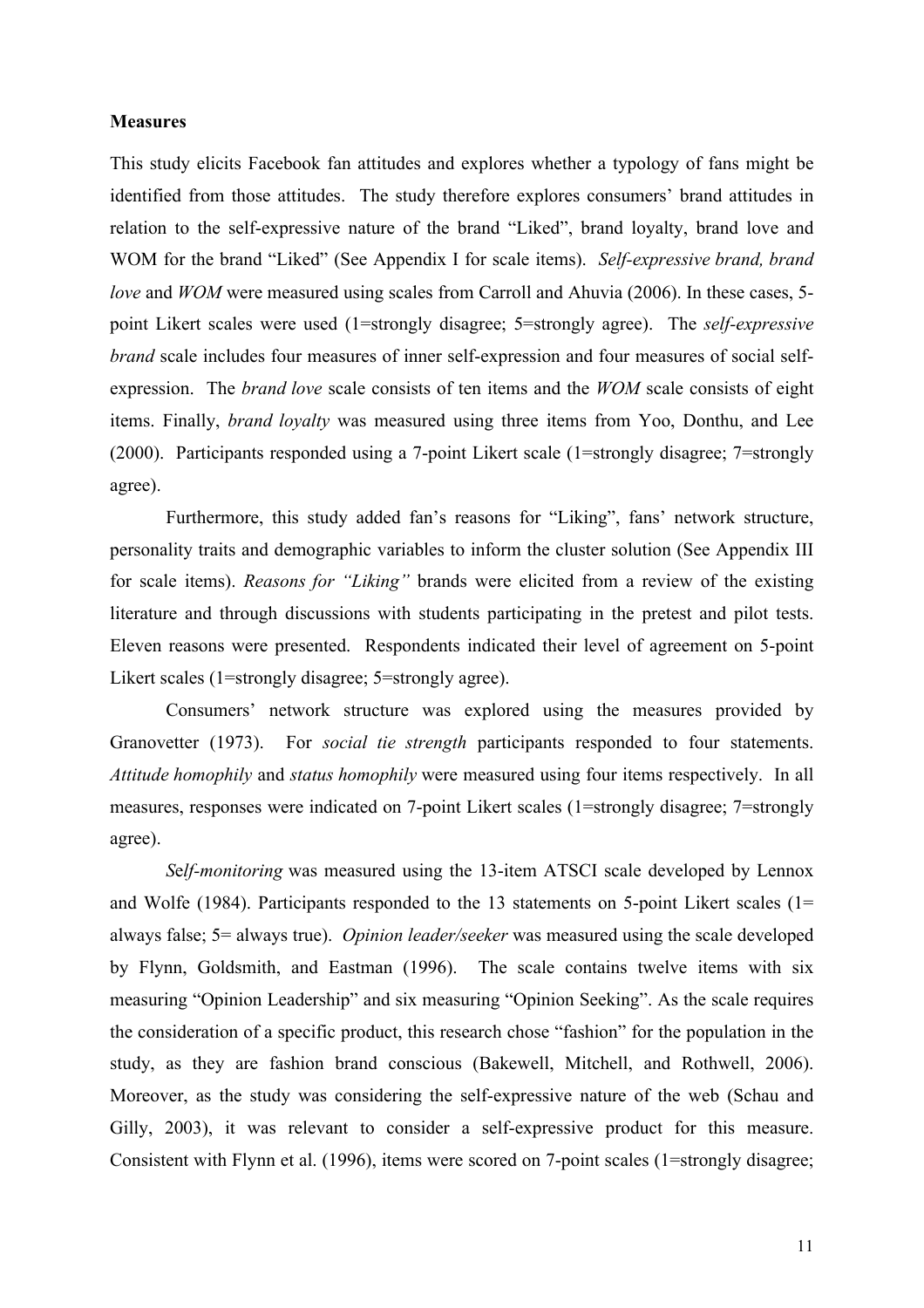7=strongly agree). *Materialism* was measured with the six-item scale developed by Richins (1987). The items were scored on a 7-point Likert scale (1=strongly disagree; 7=strongly agree). Finally, *self-esteem* was measured using the scale developed by Rosenberg (1965). The scale comprises ten items. Consistent with Rosenberg (1965) each item was presented as a 5-point Likert scale (1=strongly disagree; 5=strongly agree).

## **Scale validation**

Exploratory analyses were conducted to assess the reliability, dimensionality and validity of the variables used to develop the typology of Facebook fans, using SPSS 20 (Hair et al., 2006). First, principal components analysis using the varimax rotation was employed to examine the structure of the constructs self-expressive brand, brand loyalty, brand love and WOM. Results suggested deleting two items from the brand love measure and three items from the WOM measure due to cross-loadings. After this, all constructs provided a single factor structure. The explained variance was 78.5% for self-expressive brand (inner self), 77% for self-expressive brand (social self), 73.3% for brand loyalty, 69% for brand love and 63.3% for WOM. Reliability for all scales was assured as Cronbach's alpha measures were greater than 0.7 for each of the factors (See Appendix I). Appendix II presents descriptive statistics and correlations for these variables.

The variables used to further inform the resulting fan types, that is, fan's reasons for "Liking", fans' network structure and personality traits, were also subjected to exploratory factor analyses. Reasons for "Liking" resulted in a three-factor structure. After deleting one item due to low communalities, the remaining factor structure accounted for 63.1% of the variance explained. For consistency with extant literature the factors were named as "*Genuine interest*", "*Image creation*" and "*Incentive*". Social tie strength was extracted as one-dimensional. As expected, the proposed homophily construct provided a two–factor structure: attitude and status homophily. The explained variance exceeded 60% for social tie strength and each attitude and status homophily. Items of the opinion leader and opinion seeker scale loaded on two different factors. After deleting three items from both dimensions, the resulting factor structure accounted for 78.4% of the variance explained. Results suggested deleting seven items of the self-monitoring measure, two of the materialism scale and two items from the self-esteem construct due to low communalities or cross-loadings. The remaining items of each scale grouped into a single factor. The explained variance was 58% for self-monitoring, 66.3% for materialism, and 61% for self-esteem. Again, Cronbach's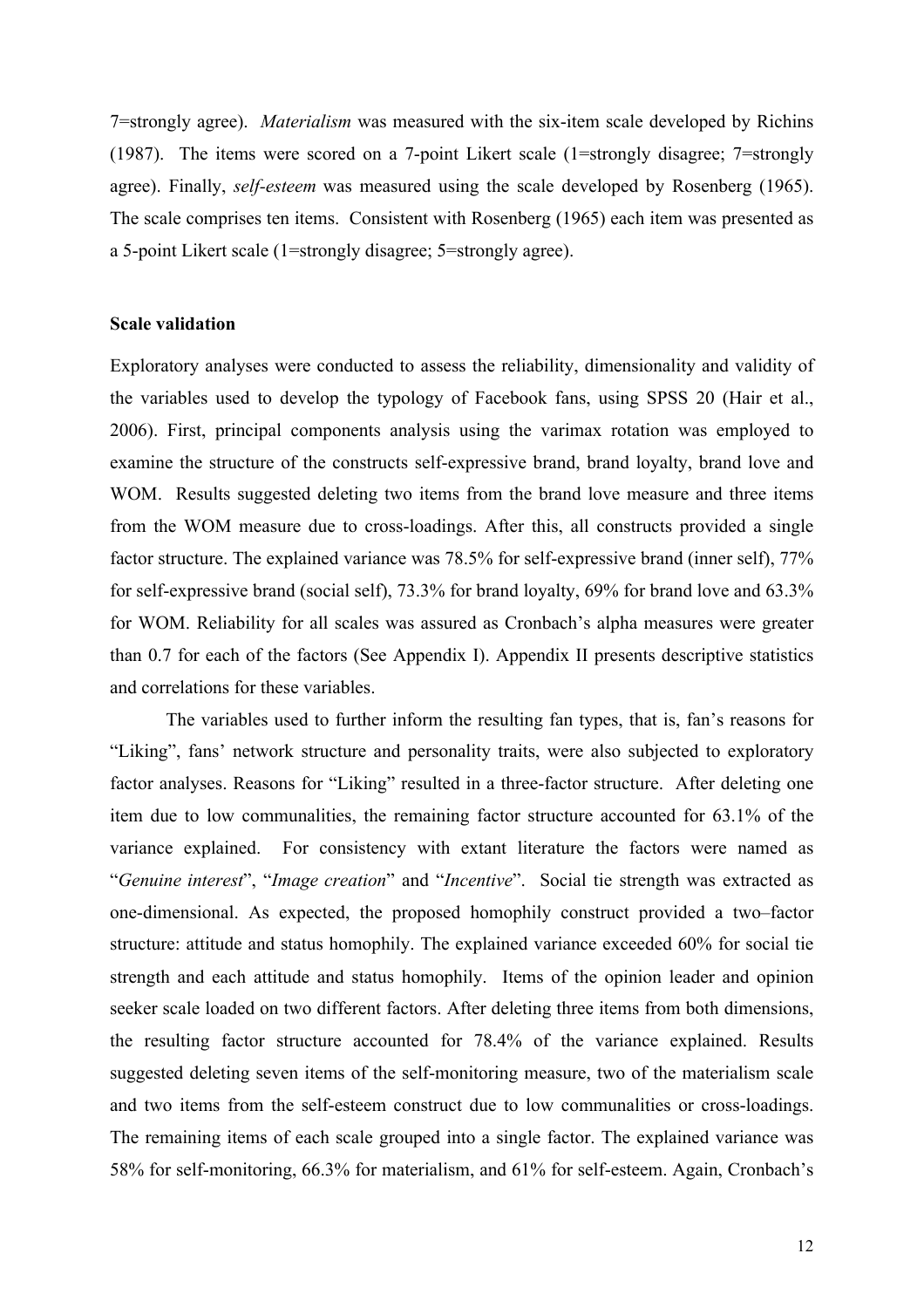alpha for all the factors was above 0.70 (See Appendix III), with only one exception: Cronbach's alpha for "Image creation" reasons for liking was 0.582, a value considered satisfactory in exploratory research (Hair et al., 2006).

## **Cluster analysis**

Following the validation process, cluster analysis was used to identify homogenous groups. Cluster analysis is well suited to this exploratory research as it is an exploratory multivariate statistical procedure that creates a classification by forming groups or "'clusters"' of similar entities (Aldenderfer and Blashfield, 1984, p. 7). A single composite measure was calculated to form the clustering variables. A two-stage cluster analysis was adopted using SPSS 20. First, a hierarchical procedure, Ward's method, measured the distance between cases using squared Euclidean distances. The authors explored a three and four-cluster solution by analyzing the dendograms and the distances at which each cluster was formed, as well as cluster profiles and practical judgment based on theoretical foundations (Hair et al., 2006). These indicators suggested that a four-cluster solution was most acceptable. Then, a K-means cluster analysis was performed for the four-cluster solution. The starting centers for the analysis were the initial centroids of the four clusters. The solution provided the greatest contrast between the groups (Hair et al., 2006). A discriminant analysis was subsequently performed to confirm the existence of groups and to check the robustness of the cluster solution. The clustering characteristics were the independent variables and the cluster memberships were the dependent variables. The solution showed that 98.6% of original groups' participants were correctly classified, further supporting the four-cluster solution.

#### **FINDINGS**

#### **Composition of the clusters**

Data revealed four clusters. Analysis of variance (ANOVA) tested for differences across the four clusters. Post-hoc multiple comparison tests using Tukey's HSD for equal variances and Games-Howell for unequal variances investigated significant group differences among cluster means (See Table 4). The variables used to inform the exploratory typology of Facebook fans provide a more detailed profile of each cluster (See Tables 5 and 6).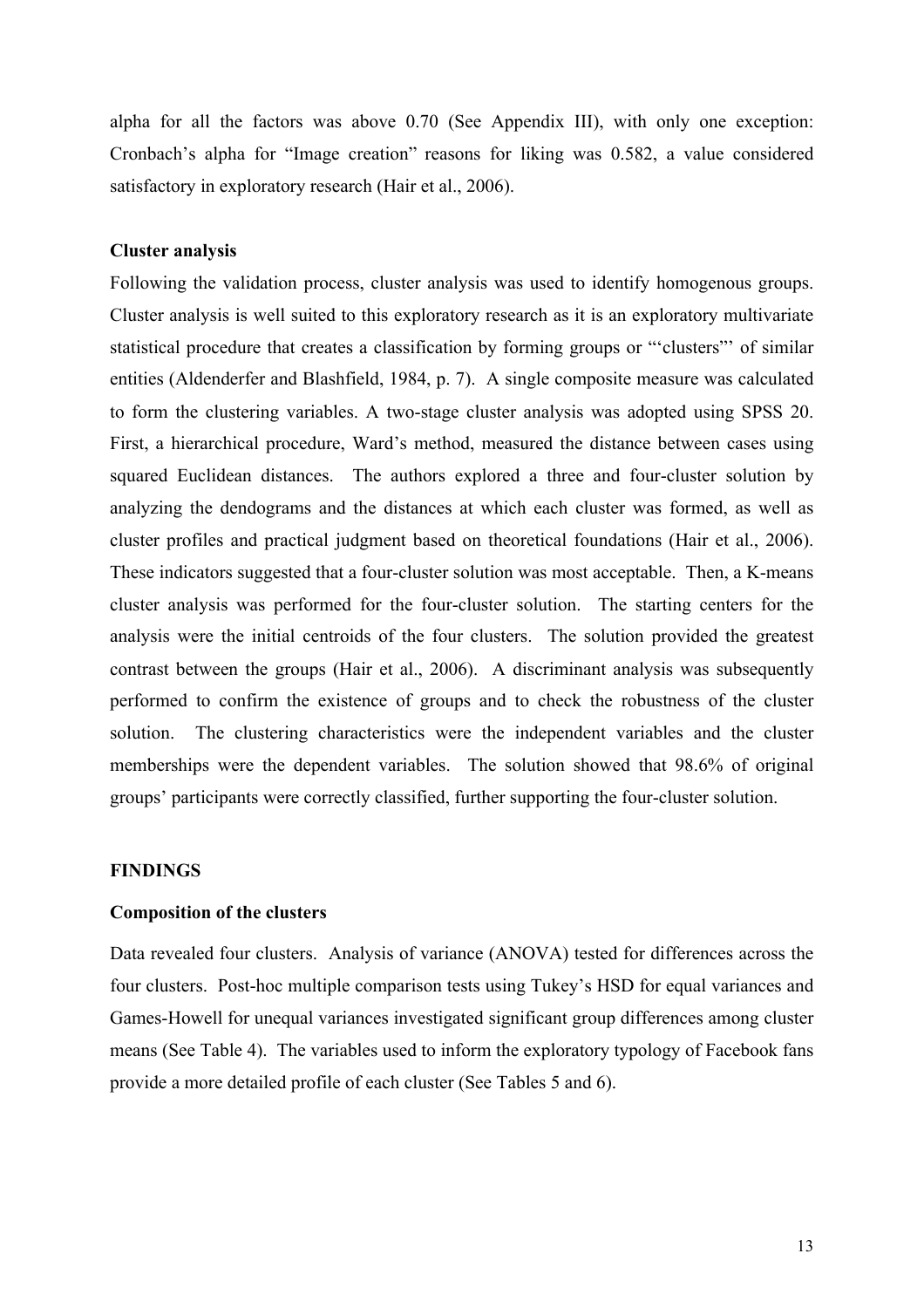| <b>Dimensions</b>                                                | <b>Cluster 1</b><br><i>Fan-atics</i> | <b>Cluster 2</b><br>Utilitarians | <b>Cluster 3</b><br>Self-<br>expressives | <b>Cluster 4</b><br>Authentics | <b>F-Value</b> | Post-hoc<br>tests <sup>c</sup>      |
|------------------------------------------------------------------|--------------------------------------|----------------------------------|------------------------------------------|--------------------------------|----------------|-------------------------------------|
| "Likes" self-<br>expressive brand $-$<br>Inner Self <sup>a</sup> | Highest<br>(3.86)                    | Lowest<br>(1.48)                 | High<br>(3.02)                           | Low<br>(2.24)                  | $240.62$ **    | $1-2, 1-3, 1-4,$<br>$2-3, 2-4, 3-4$ |
| "Likes" self-<br>expressive brand -<br>Social Self <sup>a</sup>  | Highest<br>(3.86)                    | Lowest<br>(1.63)                 | High<br>(3.23)                           | Low<br>(2.03)                  | $240.10^{**}$  | $1-2, 1-3, 1-4,$<br>$2-3, 2-4, 3-4$ |
| Brand Loyalty <sup>b</sup>                                       | Highest<br>(5.96)                    | Lowest<br>(2.96)                 | Medium<br>(4.06)                         | High<br>(5.74)                 | $189.05***$    | $1-2, 1-3, 2-3,$<br>$2-4, 3-4$      |
| Brand Love <sup>a</sup>                                          | Highest<br>(4.54)                    | Lowest<br>(2.72)                 | Medium<br>(3.37)                         | High<br>(3.96)                 | $187.60^{**}$  | $1-2, 1-3, 1-4,$<br>$2-3, 2-4, 3-4$ |
| Word of Mouth <sup>a</sup>                                       | Highest<br>(3.56)                    | Lowest<br>(1.6)                  | High<br>(2.50)                           | Medium<br>(2.25)               | $121.70***$    | $1-2, 1-3, 1-4,$<br>$2-3, 2-4$      |
| No. of Cases<br>$\frac{0}{0}$                                    | 100<br>23%                           | 89<br>20%                        | 165<br>38%                               | 84<br>19%                      |                |                                     |

**Table 4. Clusters, ANOVA and post-hoc analyses**

Note: N=438;  $*^*p$  <.05; <sup>a</sup> 5-point scale; <sup>b</sup> 7-point scale; <sup>c</sup> Indicate significant differences (p<.05) between the clusters.

| <b>Dimensions</b>                        | <b>Cluster 1</b><br>Fan-atics | <b>Cluster 2</b><br><b>Utilitarians</b> | <b>Cluster 3</b><br>Self-<br>expressives | <b>Cluster 4</b><br>Authentics | $\mathbf{F}$ .<br>Value | Post-hoc<br>tests <sup>c</sup> |
|------------------------------------------|-------------------------------|-----------------------------------------|------------------------------------------|--------------------------------|-------------------------|--------------------------------|
| Reason: Genuine<br>Interest <sup>a</sup> | Highest<br>(4.15)             | Lowest<br>(3.32)                        | Medium<br>(3.58)                         | High<br>(3.75)                 | $18.53***$              | $1-2, 1-3,$<br>$1-4, 2-4$      |
| Reason: Image<br>Creation <sup>a</sup>   | Highest<br>(3.72)             | Lowest<br>(2.63)                        | High<br>(3.13)                           | Low<br>(2.78)                  | $45.15***$              | $1-2, 1-3,$<br>$1-4, 2-3, 3-4$ |
| Reason:<br>Incentive <sup>a</sup>        | Medium<br>(2.18)              | Medium<br>(2.15)                        | Medium<br>(2.20)                         | Low<br>(1.86)                  | $2.86^{**}$             | $3 - 4$                        |
| Social Tie<br>Strength <sup>b</sup>      | Highest<br>(3.58)             | Medium<br>(3.21)                        | Medium<br>(3.26)                         | High<br>(3.51)                 | 1.76                    |                                |
| $Homophily -$<br>Attitude <sup>b</sup>   | High<br>(3.78)                | Medium<br>(3.44)                        | High<br>(3.74)                           | Highest<br>(3.83)              | 1.69                    |                                |
| $Homophily -Statusb$                     | Highest<br>(4.41)             | High<br>(4.23)                          | High<br>(4.35)                           | High<br>(4.20)                 | 0.53                    |                                |
| Self-Monitoring <sup>a</sup>             | Highest<br>(3.21)             | Medium<br>(3.01)                        | High<br>(3.18)                           | Low<br>(2.87)                  | $3.59^{**}$             | $3 - 4$                        |
| Opinion Leader <sup>b</sup>              | Highest<br>(4.44)             | Low<br>(3.24)                           | Medium<br>(3.77)                         | Low<br>(3.25)                  | $15.48^{**}$            | $1-2, 1-3,$<br>$1-4, 2-3, 3-4$ |
| Opinion Seeker <sup>b</sup>              | Highest<br>(4.80)             | Lowest<br>(3.65)                        | Medium<br>(4.39)                         | Medium<br>(4.19)               | $10.31***$              | $1-2, 2-3$                     |
| Materialism <sup>b</sup>                 | Highest<br>(5.33)             | Lowest<br>(4.06)                        | Medium<br>(4.70)                         | Low<br>(4.58)                  | $13.85***$              | $1-2, 1-3,$<br>$1-4, 2-3$      |
| Self-Esteem <sup>a</sup>                 | Highest<br>(3.90)             | Medium<br>(3.78)                        | Medium<br>(3.71)                         | High<br>(3.83)                 | 1.66                    |                                |

| Table 5. Composition of clusters – "reasons for Liking", social network & personal traits |  |  |  |  |
|-------------------------------------------------------------------------------------------|--|--|--|--|
|                                                                                           |  |  |  |  |

Note:  $*^{*}p<.05$ ; <sup>a</sup> 5-point scale; <sup>b</sup> 7-point scale; <sup>c</sup> Indicate significant differences ( $p<.05$ ) between the clusters.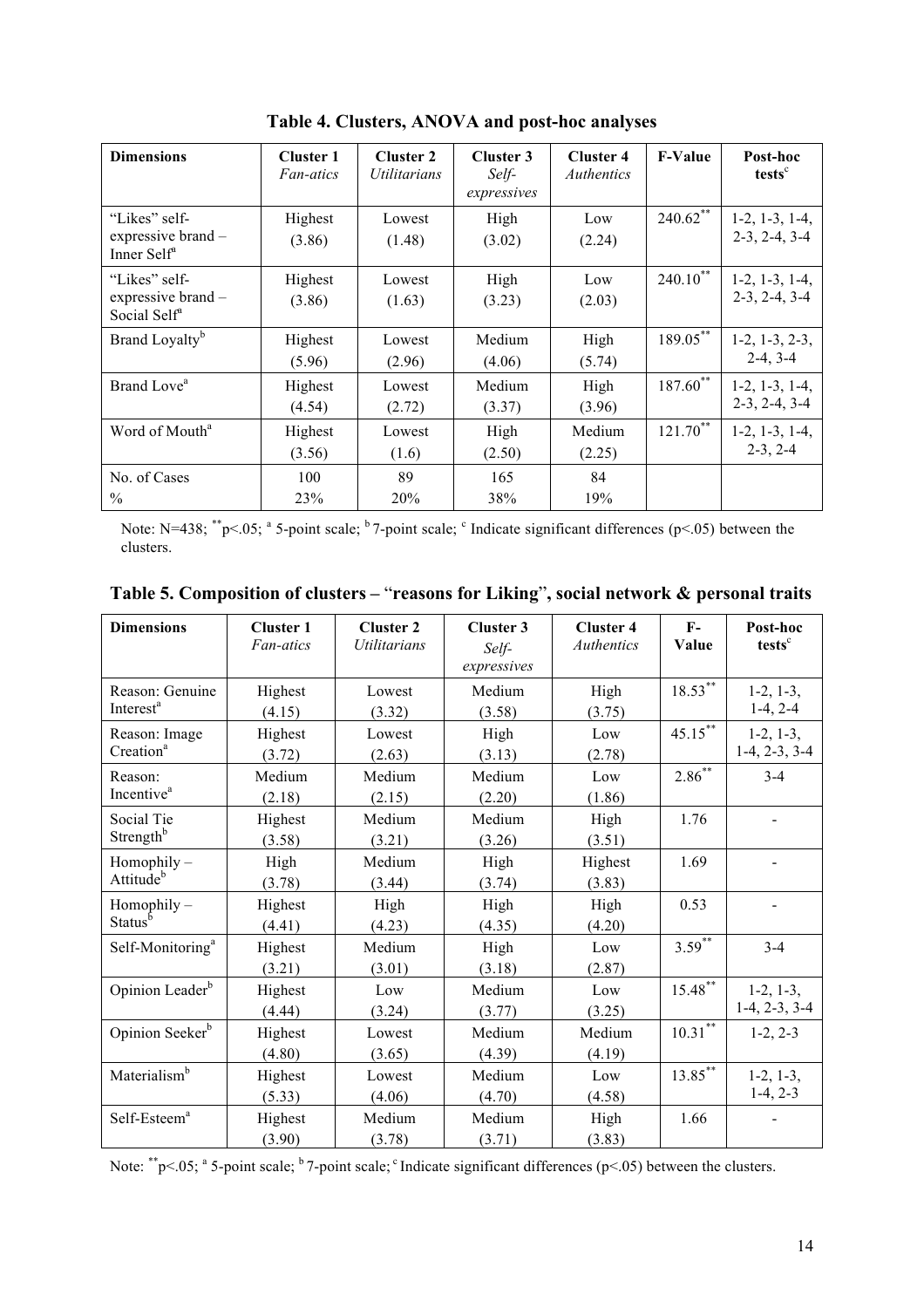| Demographic           | <b>Cluster 1</b> |                 |                | <b>Cluster 2</b>    |              | <b>Cluster 3</b> |                | <b>Cluster 4</b> | $\chi^2$   |
|-----------------------|------------------|-----------------|----------------|---------------------|--------------|------------------|----------------|------------------|------------|
| Variable              |                  | Fan-atics       |                | <i>Utilitarians</i> |              | Self-expressives |                | Authentics       |            |
|                       | n                | $\frac{0}{0}$   | n              | $\frac{0}{0}$       | n            | $\frac{0}{0}$    | n              | $\frac{0}{0}$    |            |
| Gender                |                  |                 |                |                     |              |                  |                |                  |            |
| Male                  | 32               | 32%             | 36             | 40.4%               | 67           | 40.6%            | 26             | 31.3%            | 3.59       |
| Female                | 68               | 68%             | 53             | 59.6%               | 98           | 59.4%            | 57             | 68.7%            |            |
| Age                   |                  |                 |                |                     |              |                  |                |                  |            |
| $17-18$ years         | 14               | 14%             | 14             | 15.7%               | 20           | 12.1%            | 7              | 8.5%             | 18.43      |
| 19 years              | 25               | 25%             | 16             | 18.0%               | 46           | 27.9%            | 13             | 15.9%            |            |
| 20 years              | 22               | 22%             | 21             | 23.6%               | 34           | 20.6%            | 20             | 24.4%            |            |
| 21 years              | 20               | 20%             | 9              | $10.1\%$            | 27           | 16.4%            | 18             | 22.0%            |            |
| $22-30$ years         | 19               | 19%             | 25             | 28.1%               | 32           | 19.4%            | 20             | 24.4%            |            |
| 31-48 years           | $\boldsymbol{0}$ | $0\%$           | $\overline{4}$ | 4.5%                | 6            | 3.6%             | $\overline{4}$ | $4.9\%$          |            |
| Mean (SD)             |                  | 20.44 (2.23)    |                | 21.53 (4.09)        | 21.14 (4.70) |                  | 21.83 (4.42)   |                  |            |
| <b>No. FB Friends</b> |                  |                 |                |                     |              |                  |                |                  |            |
| $1 - 200$             | 13               | 13%             | 14             | 15.7%               | 11           | 6.7%             | 16             | 19.0%            | $17.15***$ |
| 201-400               | 35               | 35%             | 38             | 42.7%               | 54           | 32.9%            | 24             | 28.6%            |            |
| 401-600               | 26               | 26%             | 24             | 27.0%               | 49           | 29.9%            | 24             | 28.6%            |            |
| 601-1500              | 26               | 26%             | 13             | 14.6%               | 50           | 30.5%            | 20             | 23.8%            |            |
| Mean (SD)             |                  | 465.42 (243.91) |                | 414.16 (231.42)     |              | 512.59 (228.67)  |                | 461.9 (271.3)    |            |
| <b>Time on FB</b>     |                  |                 |                |                     |              |                  |                |                  |            |
| $0-1$ hour            | 20               | 21.5%           | 31             | 40.3%               | 52           | 35.9%            | 22             | 31.4%            | 9.64       |
| 2-3 hours             | 54               | 58.1%           | 30             | 39%                 | 64           | 44.1%            | 36             | 51.4%            |            |
| 4 or more hours       | 19               | 20.4%           | 16             | 20.8%               | 29           | 20%              | 12             | 17.1%            |            |
| Mean (SD)             |                  | 2.74(1.48)      |                | 2.31(1.53)          |              | 2.67(2.08)       |                | 2.52(2.06)       |            |

**Table 6. Composition of clusters - demographics**

Note:  $*^*p<.05$ ; Some columns by demographic variable do not sum to 100 per cent due to rounding; FB = Facebook.

The following section describes the fan profile of each cluster. It is important to note that, as an exploratory tool, cluster analysis provides a classification of groups. The authors do not assert that these groups are descriptive of the Facebook fan in general, nor are they prescriptive. However, the results of this analysis provide insights into potential cluster types and form a helpful basis for future research to test the prevalence of these types.

## **Cluster profiles**

## **Cluster 1: Fan-atics**

## *Highly engaged – on Facebook and offline*

Fan-atics "Like" brands that are more self-expressive of their inner and social selves. Results show that fan-atics have greater brand loyalty and brand love for the brands they "Like" than other groups, and they generate more WOM about those brands. They are also most likely to "Like" a brand to create an impression among Facebook friends and they also have the highest levels of self-monitoring. Therefore, it is possible that they use the brand as a form of impression management, cognizant of the observations of others on the network (Kozinets et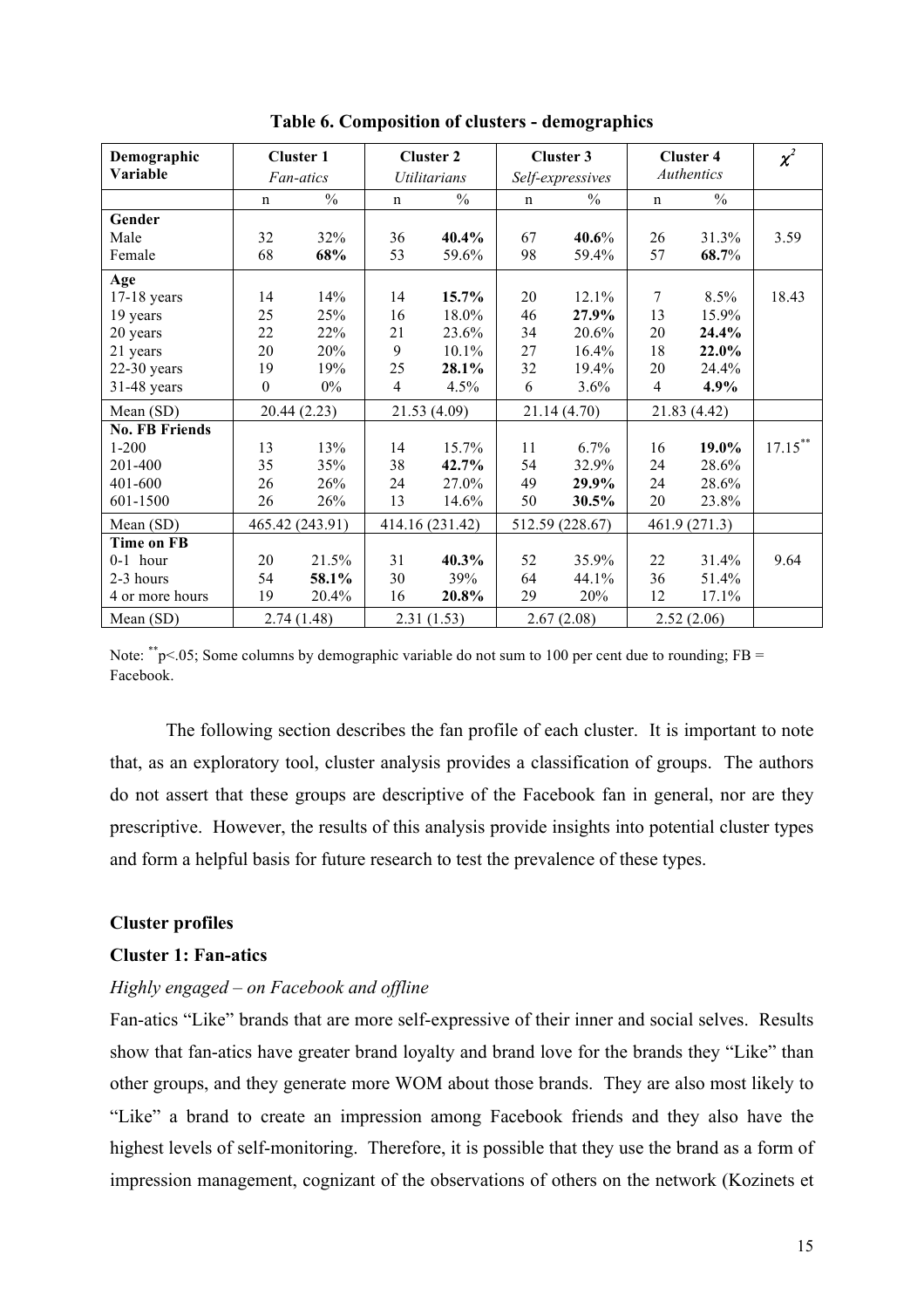al., 2010). This group is also concerned with status. They are most likely to view Facebook friends as having the same status as them, and they are the most materialistic group, which is consistent with previous literature suggesting a positive relationship between materialism and brand loyalty (See for example Podoshen and Andrzejewski, 2010). For this group, "Liking" a brand is also a demonstration of genuine brand interest. These fans seek to find out more about the brand, but recognize too that the brand creates a positive impression on their Facebook page. Fan-atics tend to be female, and engaged with Facebook, spending 2-3 hours every day on the network. They have a slightly lower than average number of Facebook friends (for this study), with most of this group having between 200 and 400 friends. Fanatics have stronger social ties than others, which could suggest they interact more frequently with a closer group of friends. They are an upbeat group, with higher self-esteem, and they tend to view themselves as opinion leaders and seekers. Results suggest that Facebook is invaluable to this group, as a source of information, a means to connect to a social group, and as a tool for creating a desired image.

## **Cluster 2: Utilitarians**

## *"Liking" brands to gain incentives – no real brand connection*

The second group has the least positive attitudes about brands "Liked" on Facebook. They are least likely to consider the brand "Liked" to be self-expressive. Instead, they admit they are more inclined to "Like" a brand to gain incentives. Therefore, this study considers this group of fans to be "utilitarian" as they are responding to incentives and "Liking" the brand mainly while incentives are offered. The brand offers little self-expressive value for this group. In contrast with other groups, this cluster has lower brand loyalty and lower brand love, and they offer the lowest WOM for their brand. It is possible that such fans "Like" the brand for incentives, while at the same time offering negative comments about it to friends. Although interested in incentives, this group also consider themselves to be least materialistic, and they are the group least interested in eliciting the opinions of others, or offering opinions to others. Therefore, the brand may hold little value as a tool for creating an online identity. Utilitarians have a medium level of self-monitoring, which suggests they adapt behavior according to situational cues of appropriateness (Snyder, 1974). However, this selfmonitoring behavior may be exhibited offline, as they are the group least concerned about creating an image on Facebook through "Liking" brands. It is also possible that this group use other aspects of their Facebook profile, other than brands, in order to project a desired self. Utilitarians are most likely to be male. Fans in this cluster claim they have between 200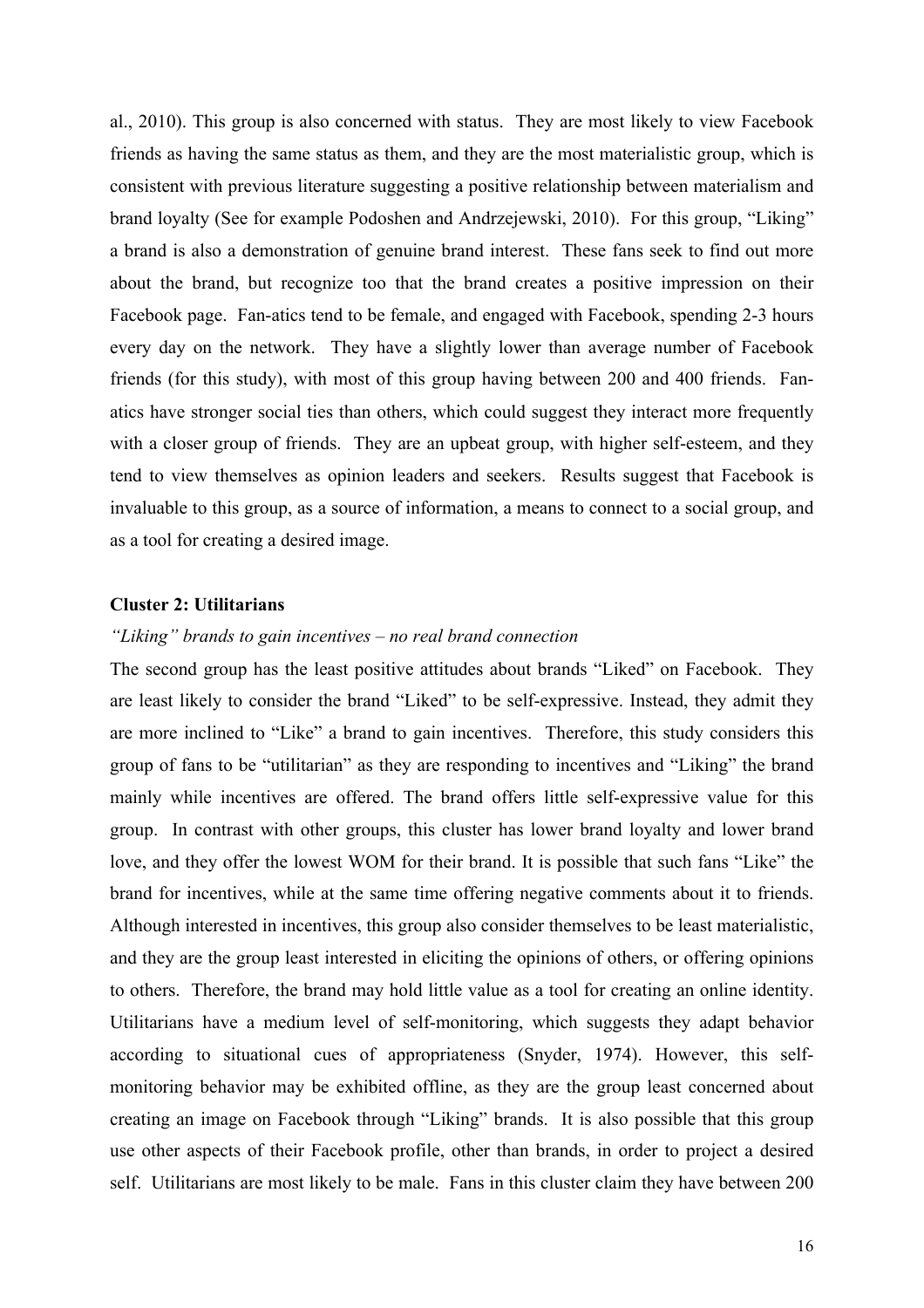and 400 Facebook friends, but most of this group spend under one hour per day on Facebook. Facebook plays a less important role for this fan type than for others.

## **Cluster 3: Self-expressives**

## *"Liking" brands to make an impression on others*

Self-expressives "Like" brands that tend to be self-expressive, reflecting the social self in particular, but they have lower brand loyalty and brand love than fan-atics. However, these fans offer more WOM than most other groups. Recent research (Kozinets et al., 2010) distinguishes between WOM arising from an altruistic need to help others, and WOM designed to create an impression among others on a social network. Based on these findings, it is possible that the function of WOM for this group is to create an impression. Selfexpressives are high in self-monitoring, and they have lower self-esteem than other clusters, which may explain their choice of self-expressive brands. Moreover, although they claim that they "Like", due to a genuine interest in the brand, their main reason for becoming a fan is image creation. For these fans, concerned about opinions of others, the brand may play a symbolic role, allowing them to create an ideal self on Facebook. This group has the highest number of Facebook friends, with almost half boasting between 600 and 1500 friends. The age profile of this cluster is slightly younger than others. The majority of individuals in this group spend 2-3 hours each day on Facebook. According to these findings, Facebook plays an important role for this group in creating a desired social image, and "Liking" brands is a means to achieve this. However, the online brand association does not reflect offline reality, as these consumers do not exhibit real attachment to the brand "Liked", for example through high levels of brand loyalty or brand love.

## **Cluster 4: Authentics**

## *Unconcerned with image – but "Likes" are genuine*

These fans express a positive relationship with the brand "Liked", as they have high levels of brand loyalty and brand love, and offer WOM. However, they are not concerned with "Liking" self-expressive brands, in particular those brands that would express a social self. It is possible that the brands they "Like" on Facebook reflect their true offline brand relationships. Further, their materialism scores are low, and they are less concerned with adapting behavior to suit the opinions of others, as their self-monitoring is the lowest of all groups. Further, they do not consider themselves as opinion leaders, rather they seek the opinions of others. They exhibit high self-esteem, so this confidence permits them to seek the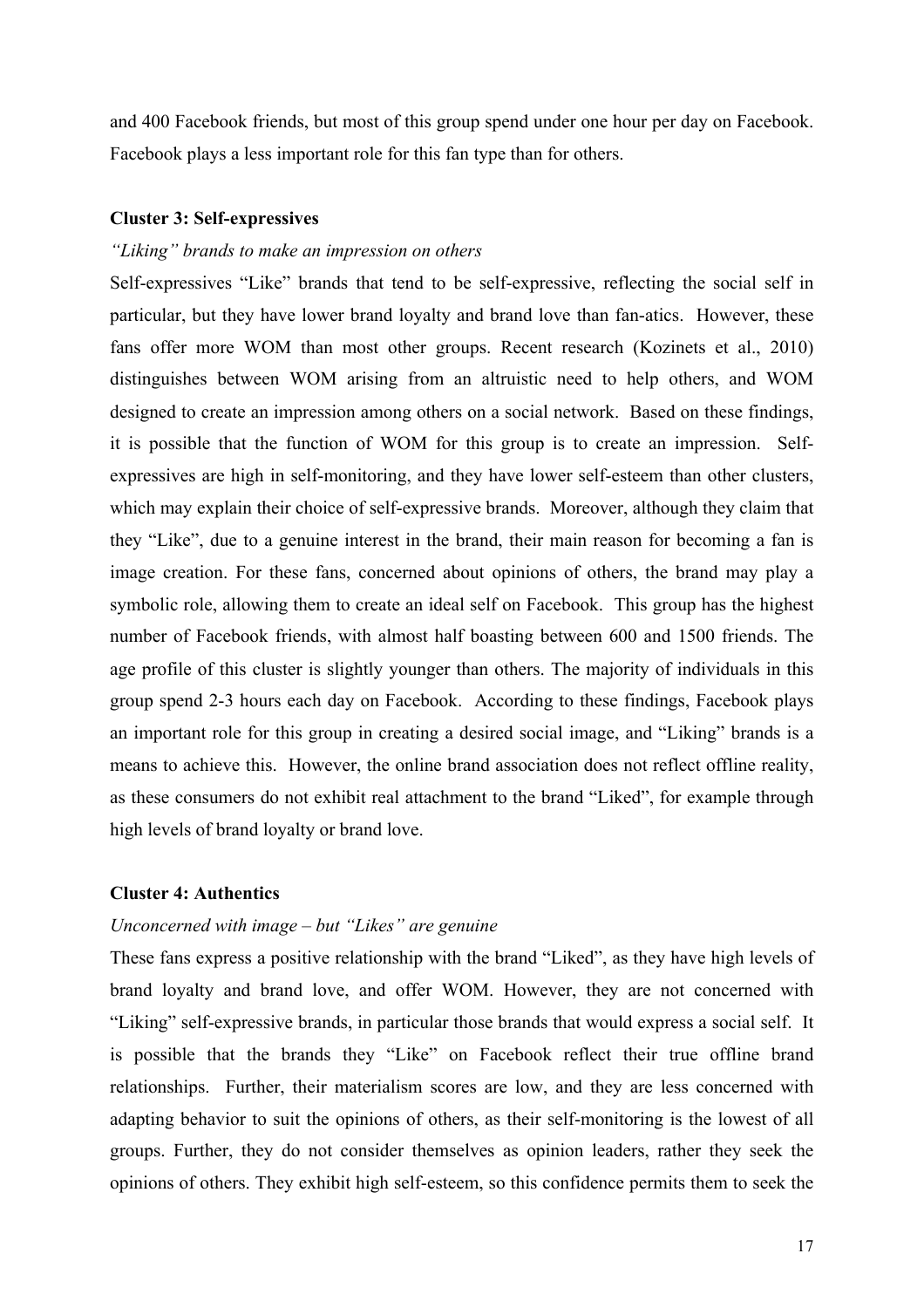advice of others. Authentics "Like" brands because they genuinely like them, rather than just to create an impression or gain an incentive, and this is reflected in their high scores for brand loyalty and brand love. These consumers have an authentic "Liking" for the brand, online and offline. Authentics are mainly female. This group has the smallest percentage of young respondents (17-19 years), and the largest group of older students (31-48 years). Although this cluster is most likely to have the lowest number of Facebook friends (1-200), they have strong social ties, and they have higher attitudinal homophily than other clusters. Therefore, this cluster connects more frequently, and with greater intimacy, with Facebook friends than other groups, and they believe that their Facebook friends tend to think like they do. For these fans, Facebook is an online extension of their offline social group, and their "Likes" on Facebook reflect their brand relationships in an offline environment.

#### **DISCUSSION AND IMPLICATIONS**

This exploratory study provides insights into "Liking" on Facebook by examining fans' attitudes about their "Liked" brands. As this study prepares a foundation for future studies, it does not investigate a range of brand related activity, rather it provides perspective in relation to a brand related behavior, Facebook "Liking", which has received much attention in the recent literature. Although exploratory, the results suggest four Facebook fan types, which warrant further testing among other samples and across cultures. In this foundation study, the emergent typology illustrates how consumers' Facebook habits, social network structure, traits and motivations for "Liking" inform each fan cluster (See Figure 1).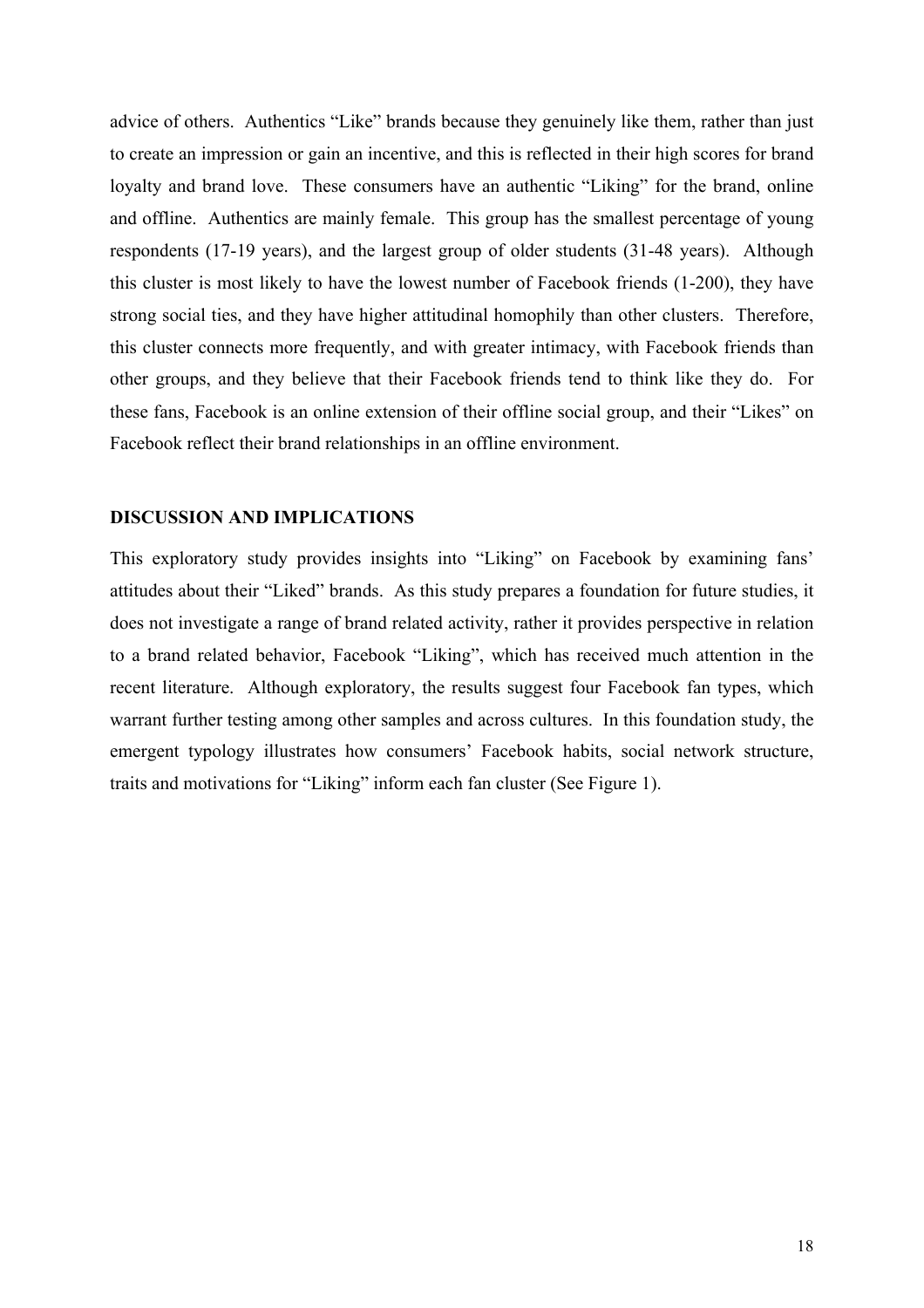## **FAN-ATICS**

- •Brand is selfexpressive
- •Highest brand loyalty
- •Highest brand love
- •Highest WOM
- •High number of Facebook friends
- •Highest selfmonitoring
- •Highest materialism
- •Claims highest selfesteem
- •Opinion leader and opinion seeker
- •'Likes' due to genuine interest and to create image
- •'Like' for incentive although no the primary motivation for 'Liking'
- •Mainly females

## **SELF-EXPRESSIVES**

- •Brand is selfexpressive
- •Medium brand loyalty
- •Medium brand love
- •High WOM •Highest number of
- Facebook friends
- •High self-monitoring •Medium materialism
- •Medium self-esteem
- •Medium opinion leader and opinion seeker
- •'Likes' mainly to create image
- •Mainly males

## **UTILITARIANS**

- •Brand is not selfexpressive
- •Lowest brand loyalty
- •Lowest brand love •Lowest WOM
- •Average number of Facebook friends
- •Medium selfmonitoring
- •Lowest materialism •Medium self-esteem
- •Least likely to be opinion leader and opinion seeker
- •'Likes' only to gain
- incentives •Mainly males

## **AUTHENTICS**

- •Brand is not selfexpressive
- •High brand loyalty
- •High brand love
- •Medium WOM
- •Lower number of Facebook friends
- •Lowest selfmonitoring
- •Low materialism
- •High self-esteem
- •Low opinion leadership and medium opinion seeking
- •'Likes' only because of genuine interest
- •Mainly females
- 

## **Figure 1: Fan Typology**

This study offers insights into consumers' relationships with Facebook and brands. For example, in relation to the self-expressives fan group, young males in the current study are highly expressive, choosing to "Like" brands to impress others, but also to offer high levels of WOM, without any brand loyalty or brand love. This finding supports the perspective of Kozinets et al. (2010) who suggested that WOM was not always due to altruism, but can also serve the self-expressive function to impress others on a social network. The self-expressives group offers WOM while remaining unsure whether they will remain a fan, or recommend the brand to others. Instead, they talk about the brand to create an impression.

Consistent with Nelson-Field et al. (2012), results suggest a disconnection between brand fans online and offline brand relationships. For instance, authentic fans, who shy away from "Liking" self-expressive brands online, may have high brand loyalty and brand love offline. Conversely, consumers who "Like" self-expressive brands and enjoy talking about the brand to others on Facebook, may have little brand loyalty or brand love for that brand. This implies that managers planning to assess the health of their brand using "Likes" as a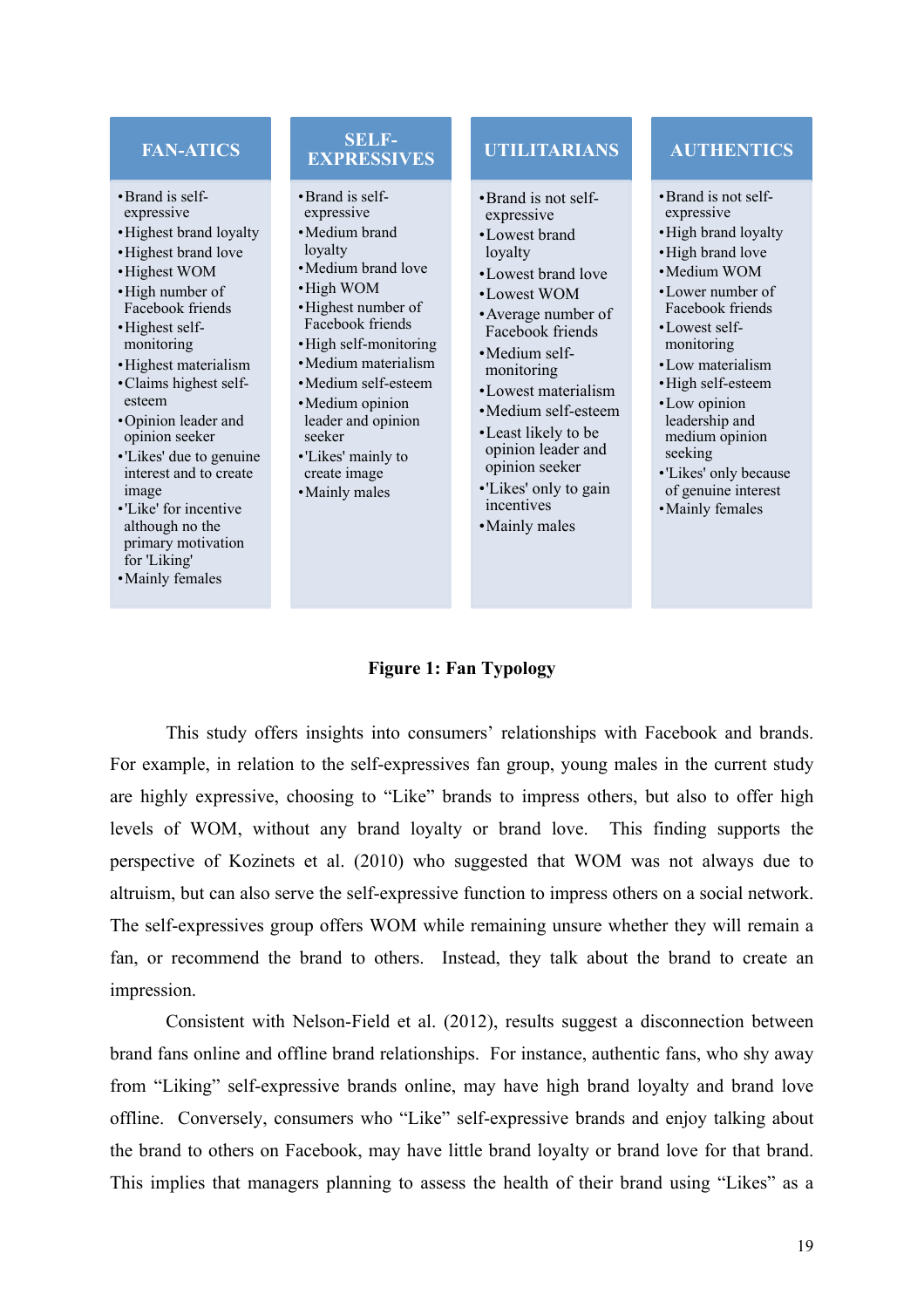proxy measure for engagement may benefit from triangulating "Like" metrics with other brand metrics (See Lapointe, 2012 for a similar argument).

This research distinguishes between fans based on their reasons for "Liking". The challenge managers face is that consumers infrequently regard the brands they buy as being different from other brands in the categories (Romaniuk, 2013) and while there may only be a marginal gain from using "Likes" to leverage change, it could make a small contribution. Lapointe (2012, p. 287) asserted that "correlations between fans and brand engagement vary based on their motivation for becoming a fan in the first place". Findings indicate that when consumers in student groups are genuine fans, with high levels of loyalty and love for the brand, they are not influenced by incentives to "Like". Conversely, in this study, those fans that respond to incentives have mixed levels of brand loyalty and brand love. Similar findings have been reported in the psychology literature, where results suggest that extrinsic rewards or incentives can reduce intrinsically-driven behaviors. For example, children became less motivated to draw and engaged in less spontaneous drawing if they expected to be rewarded for the drawing activity (Lepper, Greene, and Nisbett, 1973). A second study with smokers (Curry, Wagner, and Grothaus, 1990) found that those who were rewarded for efforts to quit do better at first, but after three months fared worse than those who were offered no rewards.

From the perspective of the marketing literature, the finding of this exploratory study in relation to incentives is consistent with Ehrenberg's research on sales promotions. The Dirichlet model suggests that "tactical marketing" such as sales promotions have an effect on buying, increasing the propensity of buyers to purchase a brand during the promotion; however after the promotion, the consumers' probability of purchasing that brand reverts to its steady propensity (Sharp et al., 2012, p. 206). In the same way, it would seem that fans who "Like" brands for incentives do not change their levels of loyalty to the brand as a result. In this study, incentives were the least likely reason for any of the fan types to "Like" a brand. While managers may continue to offer incentives to encourage "Likes", future research should measure brand response of different fan groups who "Like" *following* receipt of the incentive.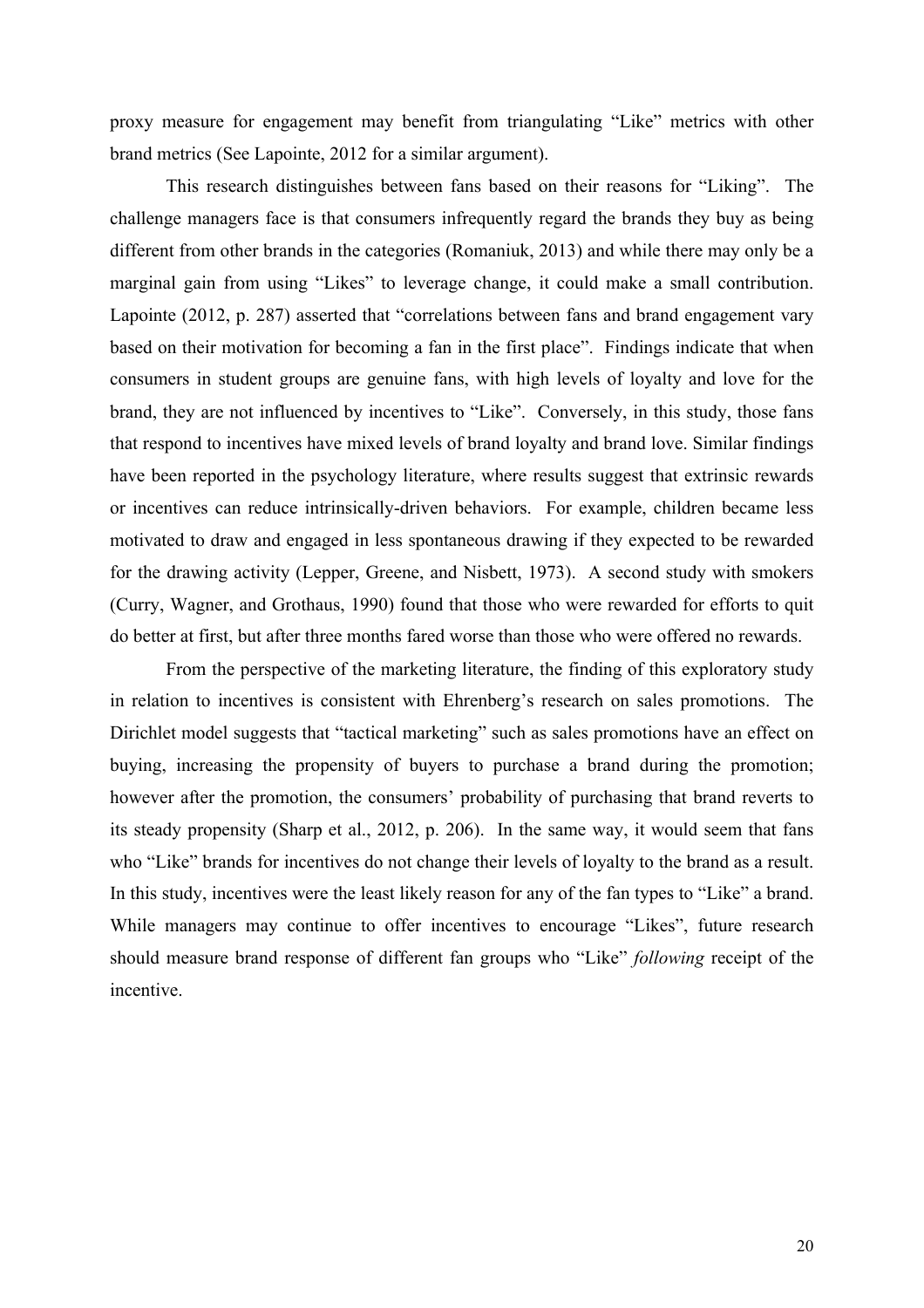#### **SUMMARY AND CONCLUSIONS**

In summary, the current study provides a foundation exploration into whether it was possible to categorize Facebook fans who "Like" brands, based on their attitudes in relation to brands and their own personal and social characteristics. The findings suggest four fan types: the fan-atics, the self-expressives, the utilitarians and the authentics.

The authors are unaware of another fan typology based on an empirical analysis of fans' personal and social characteristics and brand relationships. The findings of the current study add weight to the idea that there is a disconnection between "Likes" and brand consumption (Nelson-Field et al., 2012), and offer a perspective in relation to why fans may "Like", yet not buy.

The authors view this study as a starting point for further research, including possible validation of clusters through replication studies with other samples (Aldenderfer and Blashfield, 1984). Directions for future research are elaborated further below.

## **DIRECTIONS FOR FUTURE RESEARCH**

Cluster solutions replicated across a series of datasets would offer more knowledge about the generalizability of the findings from this study. This study was conducted with a sample of 438 Facebook student users. While this is a useful starting point, given the popularity of Facebook among students, the sample used to identify fan clusters in the current study limits the generalizability of the study findings. Some studies have suggested that students represent one of the largest cohorts of the Facebook population (Mack et al., 2007), and all of the students in the sample were Facebook users. However, it is recommended that follow-up larger-scale studies test the robustness of the clusters and profiles identified among a broader profile of consumers, spanning all ages.

Another limitation is that the study focused on an Irish student sample. It is recommended that further research with cross-cultural samples be undertaken to provide a basis for comparisons, and to contribute additional insights into Fan types.

As cluster analysis is an exploratory approach, employing other quantitative and experimental methods will be necessary to provide managers with reliable and valid suggestions for optimal use of Facebook. For example, experimental work could identify how Facebook messages influence different groups identified in the context of a cluster analysis of fan types, including the influence of incentives on WOM and sustained patterns of "Liking" across different fan types.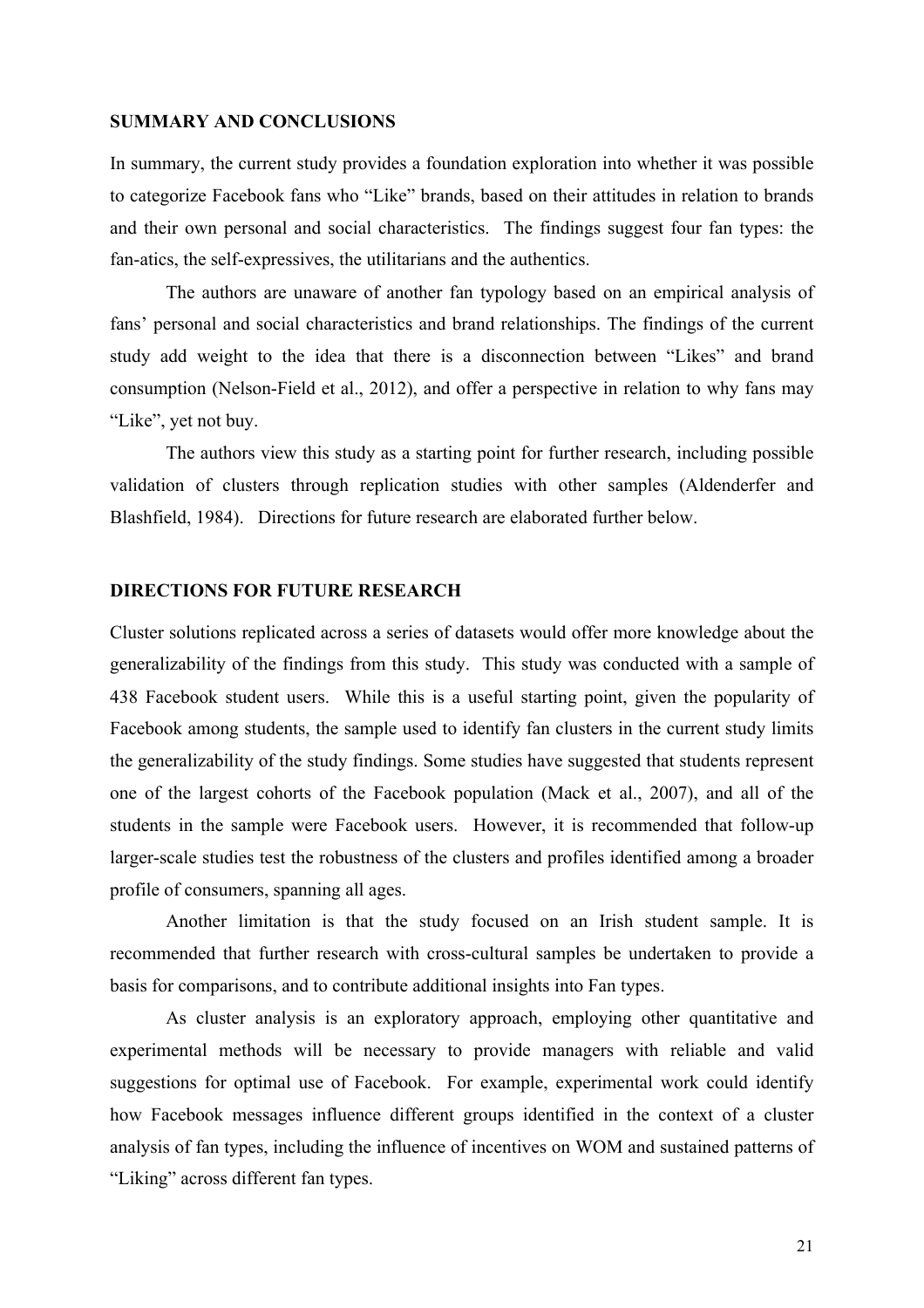The relationship between self-expression and WOM could be clarified by further research. This study found that fans who "Liked" certain brands for self-expressive reasons were likely to engage in WOM but expressed little brand love or brand loyalty. WOM in this context had, therefore, a self-expressive function. While this finding supports research by Kozinets et al. (2010), further research is needed to investigate different motivations for WOM.

This study is limited to Facebook "Likes", where the "Like" relates to consumers becoming fans of a brand's page. It did not consider other forms of "Like" such as "Liking" a friend's picture or comment on their news feed. In addition, actions such as posting photographs, posting comments on others' news feeds, or providing links to content were outside the scope of this study. New work could explore the broader range of user-generated content on Facebook, and consider whether this typology informs a broader typology of Facebook members.

The study did not consider the possibility that fans un"Like" brands. Further research could explore the nature of Facebook fan typologies that include those who have un"Liked" a brand, and compare the results with the current study to determine whether insights can be gained in relation to customer defection. For instance, this study identified utilitarians, who were motivated by incentives. It would be helpful to managers to identify the relationship between motivation for "Liking" and the timeframe within which fans continued to "Like" the brand. In addition to experimental work, multidimensional longitudinal research could be helpful to investigate the factors contributing to the longevity of a "Like".

In this study, differences between genders are suggested across the clusters, but the research had a female respondent bias. It would seem that women dominate the fan-atic and authentic group, which are the clusters with the strongest brand loyalty and brand love. By contrast, the utilitarians who "Like" brands for incentives, and the self-expressives who "Like" brands for self-expressive reasons, are mainly male. For these two types of fans, "Liking" the brand offers value, but there is little evidence of a real brand relationship, in terms of brand loyalty or brand love. Further research could investigate whether there are gender differences between fans, their reasons for becoming fans, and the relationships between their "Likes" and their offline brand relationships.

Findings from this study also indicate that extrinsic rewards for "Liking" brands may have differential outcomes for brands, and thus exploring intrinsic motivation toward the brand may help to differentiate between "Likers". Future research could investigate whether those who are intrinsically motivated to "Like" a brand (with or without incentives) have a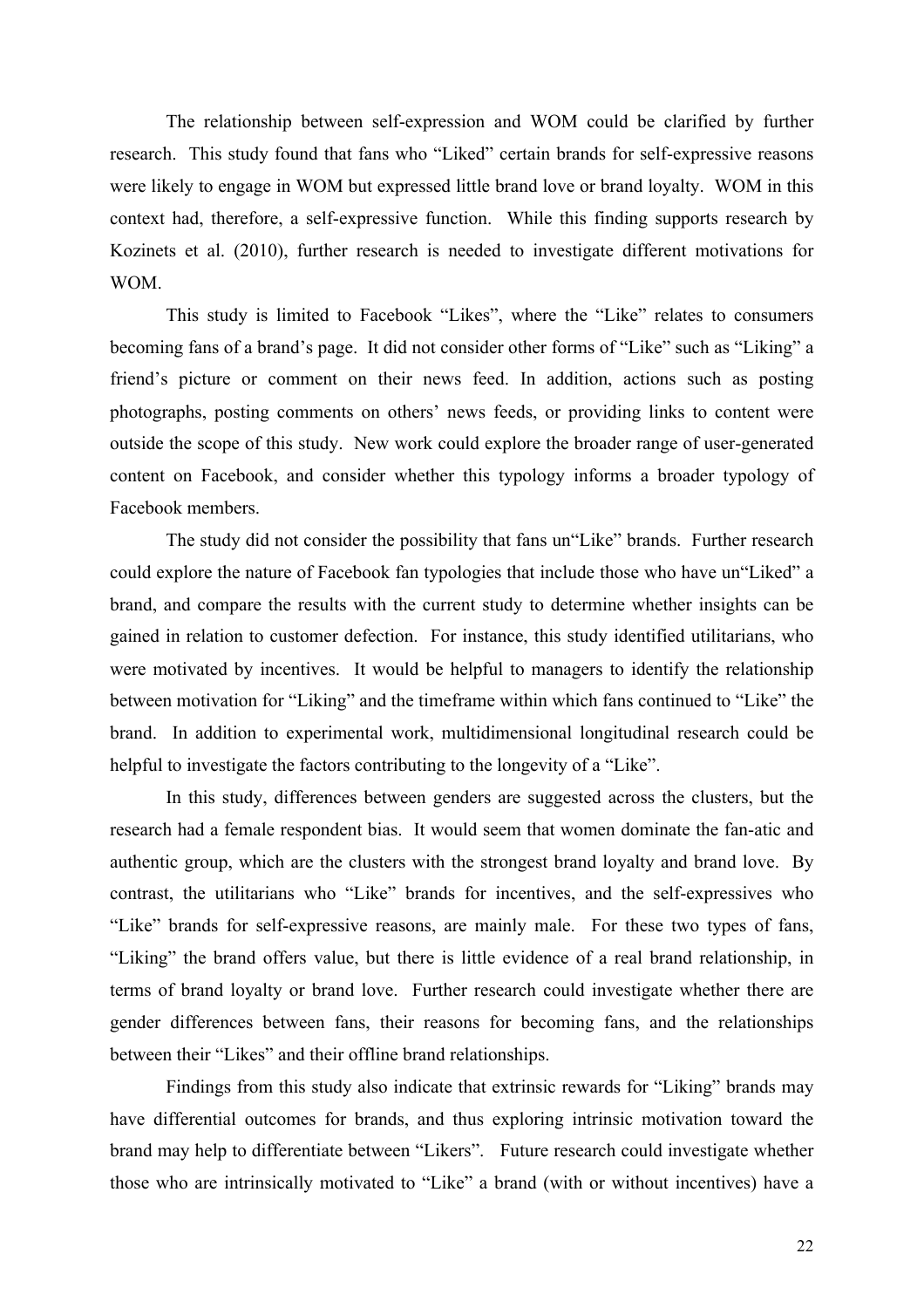greater propensity to offer positive WOM, have greater brand loyalty and brand love, than those who receive extrinsic rewards (such as incentives) but who are not intrinsically motivated. Future research is also needed to examine factors that sustain intrinsic motivation in this context.

The role of the social network in diffusing marketing messages through "Likes" could be investigated. Results of the current study suggest that differences in social tie strength, the role of the brand as an expressive function, and the relationship between "Like" and WOM help to inform the fan typology. The results of the current study suggest that there are fans who "Like" to construct an identity, but it is not clear how the action of "Liking" diffuses across their social network. For example, could fan-atics spread "Liking" among their active social networks more effectively than utilitarians or self-expressives? To what extent are their opinion leading and opinion seeking views influential in diffusing brand messages? Future research is needed to investigate these and related questions.

Finally, future research could examine the relationships between the characteristics of different fan types and their offline brand relationships. For example, a quantitative study could investigate the role of social network structures and personal traits as antecedents of offline brand loyalty, love and WOM.

In conclusion, Facebook fans are potential assets for firms. This study provides a starting point for further research seeking to understand fans' attitudes and motives for "Liking". The four-cluster typology presented invites replication to explore the prevalence of fan clusters and to provide further insights for theory and practice.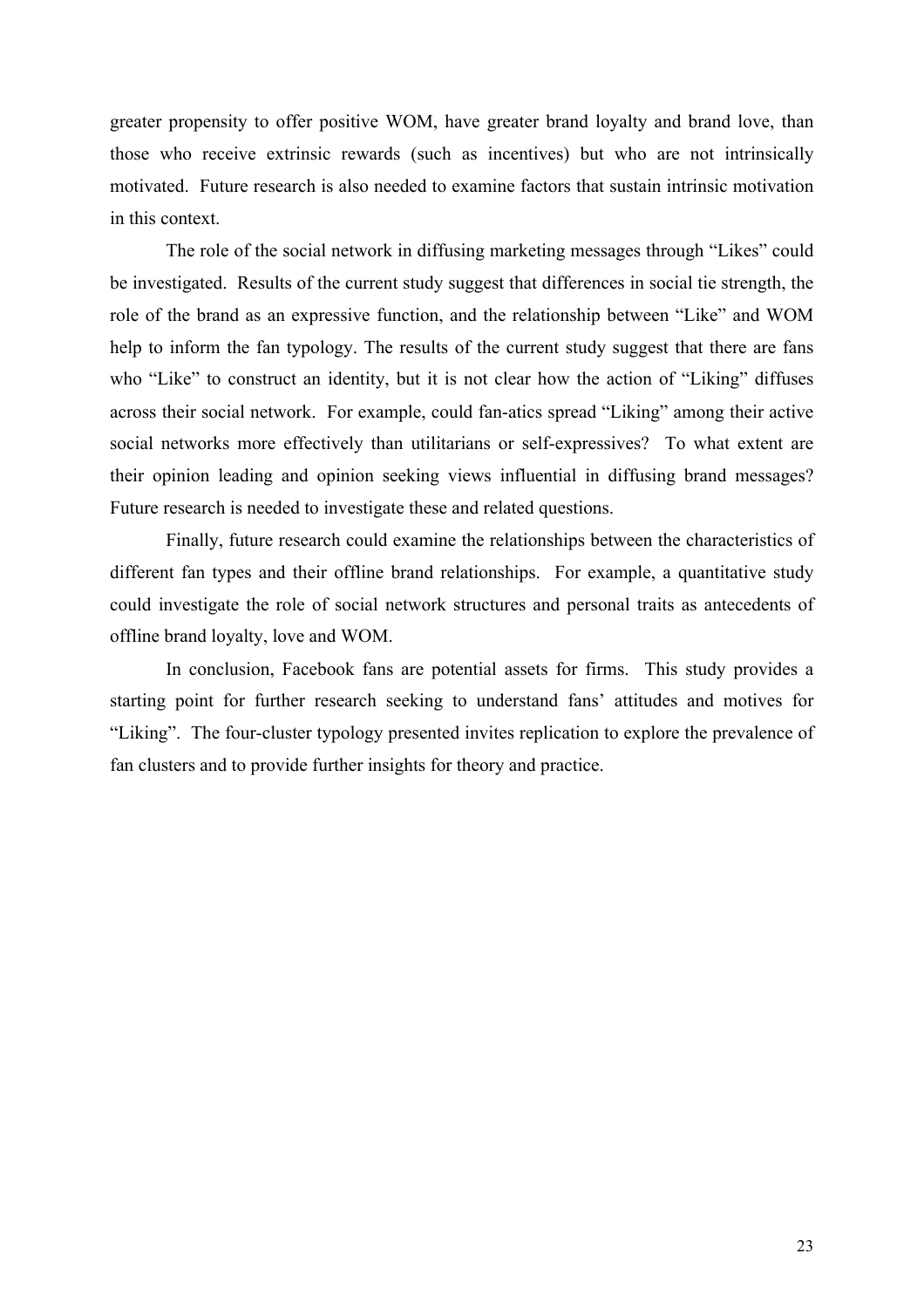## **Appendix I. Cluster variables: final measurement scales**

| <b>Constructs/Measures</b>                                                                  | <b>Range of</b><br>factor loadings | Cronbach's<br>alpha |
|---------------------------------------------------------------------------------------------|------------------------------------|---------------------|
| Self-expressive brand (inner self)                                                          | $.85 - .90$                        | .908                |
| This brand symbolises the kind of person I am inside                                        |                                    |                     |
| This brand reflects my personality                                                          |                                    |                     |
| This brand is an extension of my inner self                                                 |                                    |                     |
| This brand mirrors the real me                                                              |                                    |                     |
| Self-expressive brand (social self)                                                         | $.83 - .92$                        | .898                |
| This brand contributes to my image                                                          |                                    |                     |
| This brand adds to the social 'role' I play                                                 |                                    |                     |
| This brand has a positive impact on what others think of me                                 |                                    |                     |
| This brand improves the way society views me                                                |                                    |                     |
| <b>Brand loyalty</b>                                                                        | $.78 - .90$                        | .809                |
| I consider myself to be loyal to this brand                                                 |                                    |                     |
| This brand would be my first choice when considering this type of product                   |                                    |                     |
| I will not buy other brands of this type of product if this brand is available at the store |                                    |                     |
| <b>Brand love</b>                                                                           | $.79 - .86$                        | .935                |
| This is a wonderful brand                                                                   |                                    |                     |
| This brand makes me feel good                                                               |                                    |                     |
| This brand is fantastic!                                                                    |                                    |                     |
| This brand makes me very happy                                                              |                                    |                     |
| I love this brand!                                                                          |                                    |                     |
| This brand is a pure delight                                                                |                                    |                     |
| I am passionate about this brand                                                            |                                    |                     |
| I am very attached to this brand                                                            |                                    |                     |
| Worth of mouth                                                                              | $.74 - .86$                        | .853                |
| I click "Like" on Facebook for this brand in order to 'talk up' this brand to my friends    |                                    |                     |
| I click "Like" on Facebook for this brand as it enhances my Facebook profile                |                                    |                     |
| I click "Like" on Facebook for this brand to spread the good word about this brand          |                                    |                     |
| I give this brand a lot of positive word of mouth online                                    |                                    |                     |
| I recommend this brand to friends and family on Facebook                                    |                                    |                     |

## **Appendix II. Cluster variables: descriptive statistics and correlations**

| <b>Constructs</b>                                   | Mean | <b>SD</b> |      |      |      |      |
|-----------------------------------------------------|------|-----------|------|------|------|------|
| 1. Self-expressive brand (inner self) <sup>a</sup>  | 2.75 | 1.05      |      |      |      |      |
| 2. Self-expressive brand (social self) <sup>a</sup> | 2.81 | 1.07      | .685 |      |      |      |
| 3. Brand loyalty b                                  | 4.59 | 1.53      | .360 | .296 |      |      |
| 4. Brand love <sup>a</sup>                          | 3.61 | .84       | .485 | .409 | .624 |      |
| 5. Worth of mouth <sup>a</sup>                      | 2.51 | 97        | .526 | .490 | .398 | .478 |

Note: <sup>a</sup> 5-point scale; <sup>b</sup> 7-point scale.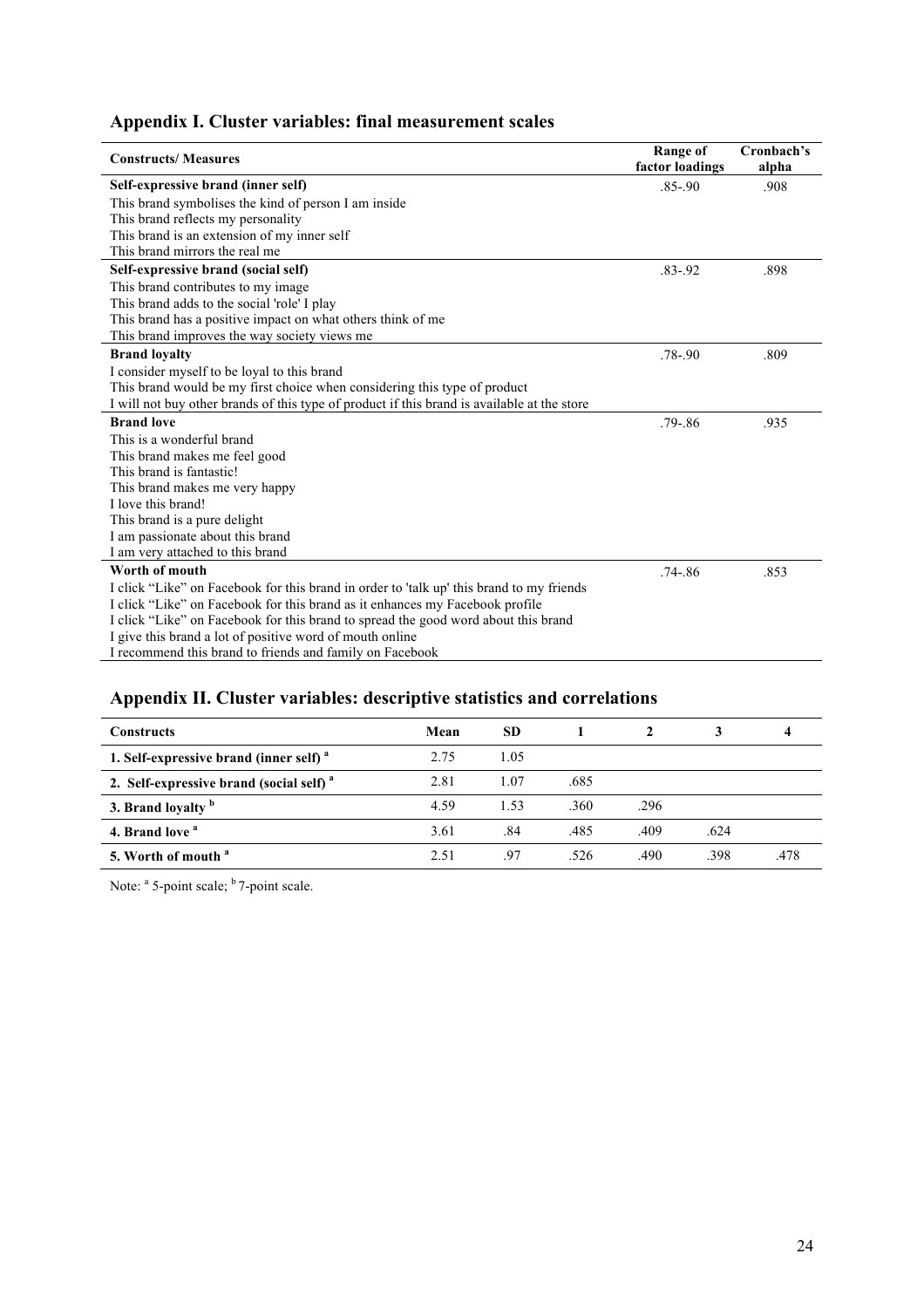# **Appendix III. Variables used to profile the clusters: final measurement scales**

| <b>Constructs/Measures</b>                                                            | Mean | <b>SD</b> | <b>Range of</b><br>factor<br>loadings | Cronbach's<br>alpha |
|---------------------------------------------------------------------------------------|------|-----------|---------------------------------------|---------------------|
| Reasons for Liking: Genuine interest <sup>a</sup>                                     | 3.69 | .84       | $.77 - .86$                           | .792                |
| I really want to know more about this brand                                           |      |           |                                       |                     |
| Having updates from this brand on my news feed keeps me up to date                    |      |           |                                       |                     |
| The news feeds from the brand I "Like" are useful to me in the short term             |      |           |                                       |                     |
| Reasons for Liking: Image creation <sup>a</sup>                                       | 3.09 | .80       | $.68 - .78$                           | .582                |
| My friends like the brand                                                             |      |           |                                       |                     |
| "Like"ing this brand shows off my taste to other people                               |      |           |                                       |                     |
| Having updates from this brand on my news feed makes my Facebook page                 |      |           |                                       |                     |
| look good                                                                             |      |           |                                       |                     |
| <b>Reasons for Liking: Incentive a</b>                                                | 2.12 | .93       | $.71 - .86$                           | .778                |
| I received a discount for clicking "Like"                                             |      |           |                                       |                     |
| My friend asked me to "Like" the brand                                                |      |           |                                       |                     |
| I entered a competition by clicking "Like"                                            |      |           |                                       |                     |
| There was a campaign to reach a target number of "Likes"                              |      |           |                                       |                     |
| Social ties <sup>b</sup>                                                              | 3.37 | 1.39      | .78-.89                               | .861                |
| Most of my Facebook friends are people I interact with every day                      |      |           |                                       |                     |
| are true friends, rather than acquaintances                                           |      |           |                                       |                     |
| are people I like to spend time with away from Facebook                               |      |           |                                       |                     |
| are so close to me it is hard to imagine life without them                            |      |           |                                       |                     |
| Attitude homophily <sup>b</sup>                                                       | 3.7  | 1.27      | .69-.90                               | .875                |
| Most of my Facebook friends are mainly like me<br>are quite similar to me             |      |           |                                       |                     |
| think like me                                                                         |      |           |                                       |                     |
| behave like me                                                                        |      |           |                                       |                     |
| Status homophily <sup>b</sup>                                                         | 4.31 | 1.29      | $.70 - .86$                           | .823                |
| Most of my Facebook friends have the same social status as me                         |      |           |                                       |                     |
| are from the same social class as me                                                  |      |           |                                       |                     |
| are culturally similar to me                                                          |      |           |                                       |                     |
| have an economic situation like mine                                                  |      |           |                                       |                     |
| Self-monitoring <sup>a</sup>                                                          | 3.09 | .83       | $.68 - .81$                           | .852                |
| At parties I usually try to behave in a manner that makes me fit in.                  |      |           |                                       |                     |
| When I am uncertain how to act in social situations, I look to the behaviour of       |      |           |                                       |                     |
| others for cues                                                                       |      |           |                                       |                     |
| I try to pay attention to the reactions of others to my behaviour to avoid being      |      |           |                                       |                     |
| out of place<br>It's important for me to fit into the group I'm with                  |      |           |                                       |                     |
| My behaviour often depends on how I feel others wish me to behave                     |      |           |                                       |                     |
| If I am the least bit uncertain as to how to act in a social situation. I look to the |      |           |                                       |                     |
| behaviour of others for cues                                                          |      |           |                                       |                     |
| Opinion leader                                                                        | 3.71 | 1.47      | $.87 - .90$                           | .874                |
| People that I know pick fashion based on what I have told them                        |      |           |                                       |                     |
| I can often persuade others to buy the fashion that I like                            |      |           |                                       |                     |
| I often influence people's opinions about fashion                                     |      |           |                                       |                     |
| Opinion seeker <sup>b</sup>                                                           | 4.30 | 1.49      | $.78 - .90$                           | .835                |
| When I consider buying fashion, I ask other people for advice                         |      |           |                                       |                     |
| I like to get others' opinions before I buy fashion                                   |      |           |                                       |                     |
| I feel more comfortable buying fashion when I have gotten other people's opinions     |      |           |                                       |                     |
| about it<br>Materialism <sup>b</sup>                                                  |      |           |                                       |                     |
| It is important to me to have really nice things                                      | 4.69 | 1.43      | $.75 - .87$                           | .829                |
| I would like to be rich enough to buy anything I want                                 |      |           |                                       |                     |
| I'd be happier if I could afford to buy more things                                   |      |           |                                       |                     |
| It sometimes bothers me quite a bit that I can't afford to buy all the things I want  |      |           |                                       |                     |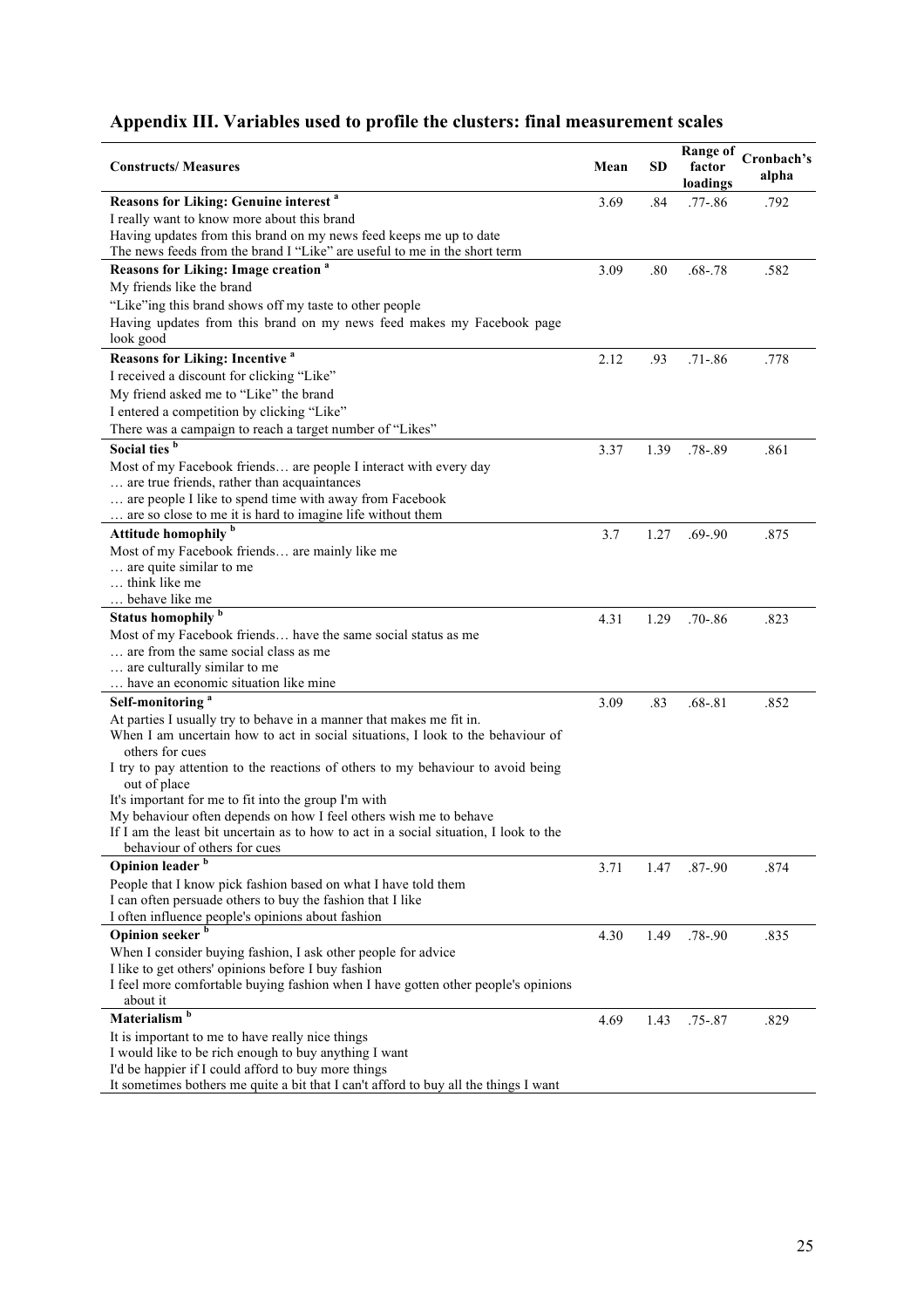| <b>Constructs/Measures</b>                        | Mean | <b>SD</b> | Range of<br>factor<br>loadings | cronbach's<br>alpha |
|---------------------------------------------------|------|-----------|--------------------------------|---------------------|
| Self-esteem <sup>a</sup>                          | 3.79 | .70       | $.71 - .85$                    | .907                |
| On the whole, I am satisfied with myself          |      |           |                                |                     |
| I feel that I have a number of good qualities     |      |           |                                |                     |
| I am able to do things as well as most people     |      |           |                                |                     |
| I feel that I have much to be proud of            |      |           |                                |                     |
| I feel that I am a person of worth                |      |           |                                |                     |
| I have a lot of respect for myself                |      |           |                                |                     |
| All in all, I am inclined to think I am a success |      |           |                                |                     |
| I take a positive attitude toward myself          |      |           |                                |                     |
|                                                   |      |           |                                |                     |

Note: <sup>a</sup> 5-point scale; <sup>b</sup> 7-point scale.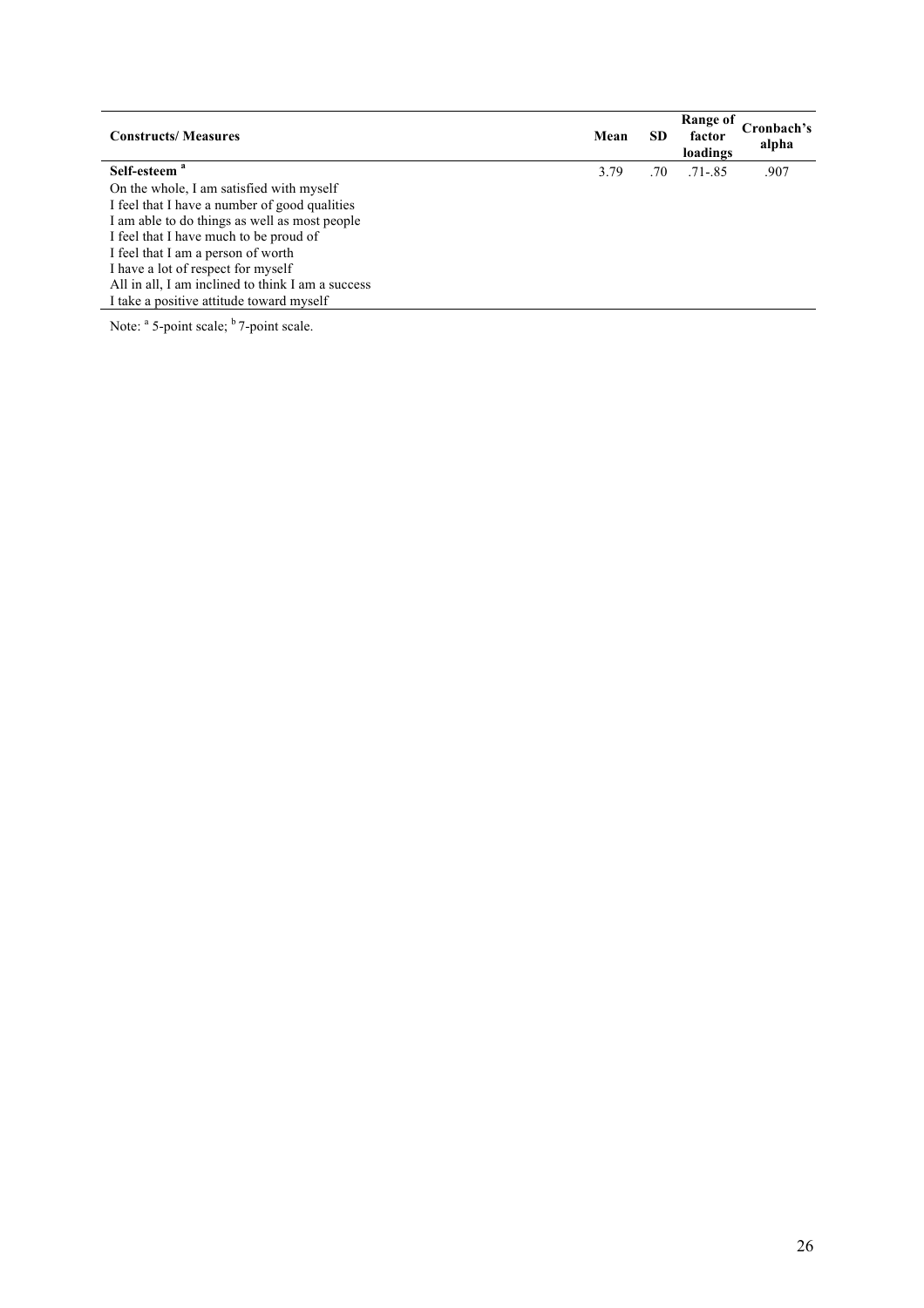## **REFERENCES**

- ALBERT, N., D. MERUNKA, and P. VALETTE-FLORENCE. "When Consumers Love their Brands: Exploring the Concept and Its Dimensions." *Journal of Business Research* 61, 10 (2008): 1062-1075.
- ALDENDERFER, M. S., and R. K. BLASHFIELD. *Cluster Anslysis* (Sage University Paper series on Quantitative Applications in the Social Sciences, No. 07-044). Beverly Hills CA: Sage, 1984.
- BAKEWELL, C., V. W. MITCHELL, and M. ROTHWELL. "UK Generation Y Fashion Consciousness." *Journal of Fashion Marketing and Management* 10, 2 (2006): 169-180.
- BATRA, R., A. AHUVIA, and R. P. BAGOZZI. "Brand Love." *Journal of Marketing* 76, 2 (2012): 1-16.
- BRAMOULLÉ, J., S. CURRARINI, M. JACKSON, P. PIN, and B. W. ROGERS. "Homophily and Long-Run Integration in Social Networks." *Journal of Economic Theory* 147, 5 (2012): 1754-1786.
- BROWN, J., and P. H. REINGEN. "Social Ties and Word-of-Mouth Referral Behavior." *Journal of Consumer Research* 14, 3 (1987): 350-362.
- CARROLL, B. A., and A. C. AHUVIA. "Some Antecedents and Outcomes of Brand Love." *Marketing Letters* 17 (2006): 79-89.
- CHRISTODOULIDES, G., C. JEVONS, and J. BONHOMME. "Memo to Marketers: Quantitative Evidence for Change. How User-Generated Content really Affects Brands." *Journal of Advertising Research* 52, 1 (2012): 53-64.
- CURRY, S., E. H. WAGNER, and L. C. GROTHAUS. "Intrinsic and Extrinsic Motivation for Smoking Cessation." *Journal of Consulting and Clinical Psychology* 58, 3 (1990): 310- 316.
- DICK, A. S., and K. BASU. "Customer Loyalty: Toward an Integrated Conceptual Framework." *Journal of the Academy of Marketing Science* 22, 2 (1994): 99-113.
- DOUMA, C. "Best Practices for Facebook Fan Pages: User Types." *Socialmediatoday* 2008: [URL: http://socialmediatoday.com/index.php?q=SMC/49304], accessed on July 16, 2013.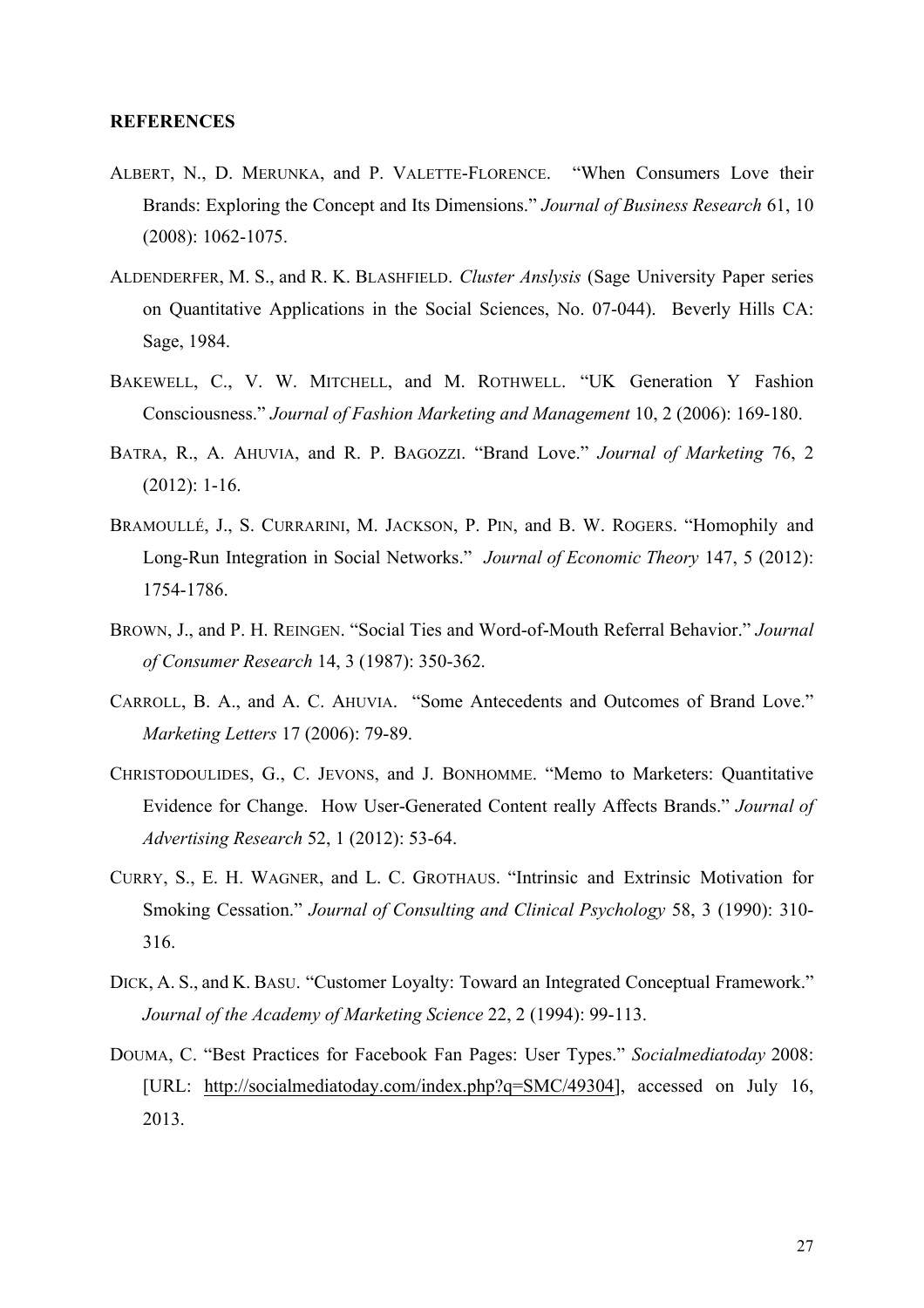- FACEBOOK. "The Value of a Liker." 2010: [URL: http://www.facebook.com/note.php?note\_id=150630338305797], accessed on July 16, 2013.
- FLYNN, L. R., R. E. GOLDSMITH, and J. K. EASTMAN. "Opinion Leaders and Opinion Seekers: Two New Measurement Scales." *Journal of the Academy of Marketing Science* 24, 2 (1996): 134-147.
- GOLDENBERG, J., S. HAN, D. R. LEHMANN, and J. W. HONG. "The Role of Hubs in the Adoption Process." *Journal of Marketing* 73, 2 (2009): 1-13.
- GONZALES, A., and J. T. HANCOCK. "Mirror, Mirror on my Facebook Wall: Effects of Exposure to Facebook on Self-Esteem." *CyberPsychology, Behavior and Social Networking* 14, 1/2 (2011): 79-83.
- GRANOVETTER, M. S. "The Strength of Weak Ties." *American Journal of Sociology* 78, 6 (1973): 1360-1380.
- HAIR, J. F. JR, W. C. BLACK, B. J. BABIN, R. E. ANDERSON, and R. L. TATHAM. *Multivariate Data Analysis*, 6th ed. Upper Saddle River, New Jersey: Pearson Education Inc, 2006.
- HOFFMAN, D., and M. FODOR. "Can you Measure the ROI of your Social Media Marketing?" *MIT Sloan Management Review* 52, 1 (2010): 41-49.
- HOLLIS, N. "The Value of a Social Media Fan", *Millward Brown* 2011: [URL: http://www.millwardbrown.com/global/blog/Post/2011-04-04/The-value-of-a-socialmedia-fan.aspx], accessed on July 16, 2013.
- HONG, S., E. TANDOC, E. A. KIM, B. KIM, and K. WISE. "The Real You? The Rise of Visual Cues and Comment Congruence in Perceptions of Social Attractiveness from Facebook Profiles." *CyberPsychology, Behavior and Social Networking* 15, 7 (2012): 339-344.
- KOZINETS, R., K. DE VALCK, A. C. WOJNICKI, and S. J. S. WILNER. "Networked Narratives: Understanding Word-of-Mouth Marketing in Online Communities." *Journal of Marketing* 74, March (2010): 71-89.
- LAPOINTE, P. "Measuring Facebook's Impact on Marketing. The Proverbial Hits the Fan." *Journal of Advertising Research* 52, 3 (2012): 286-287.
- LEPPER, M. R., D. GREENE, and R. E. NISBETT. "Undermining Children's Interest with Extrinsic Reward. A Test of the 'Overjustification' Hypothesis." *Journal of Personality and Social Psychology* 28, 1 (1973): 129-137.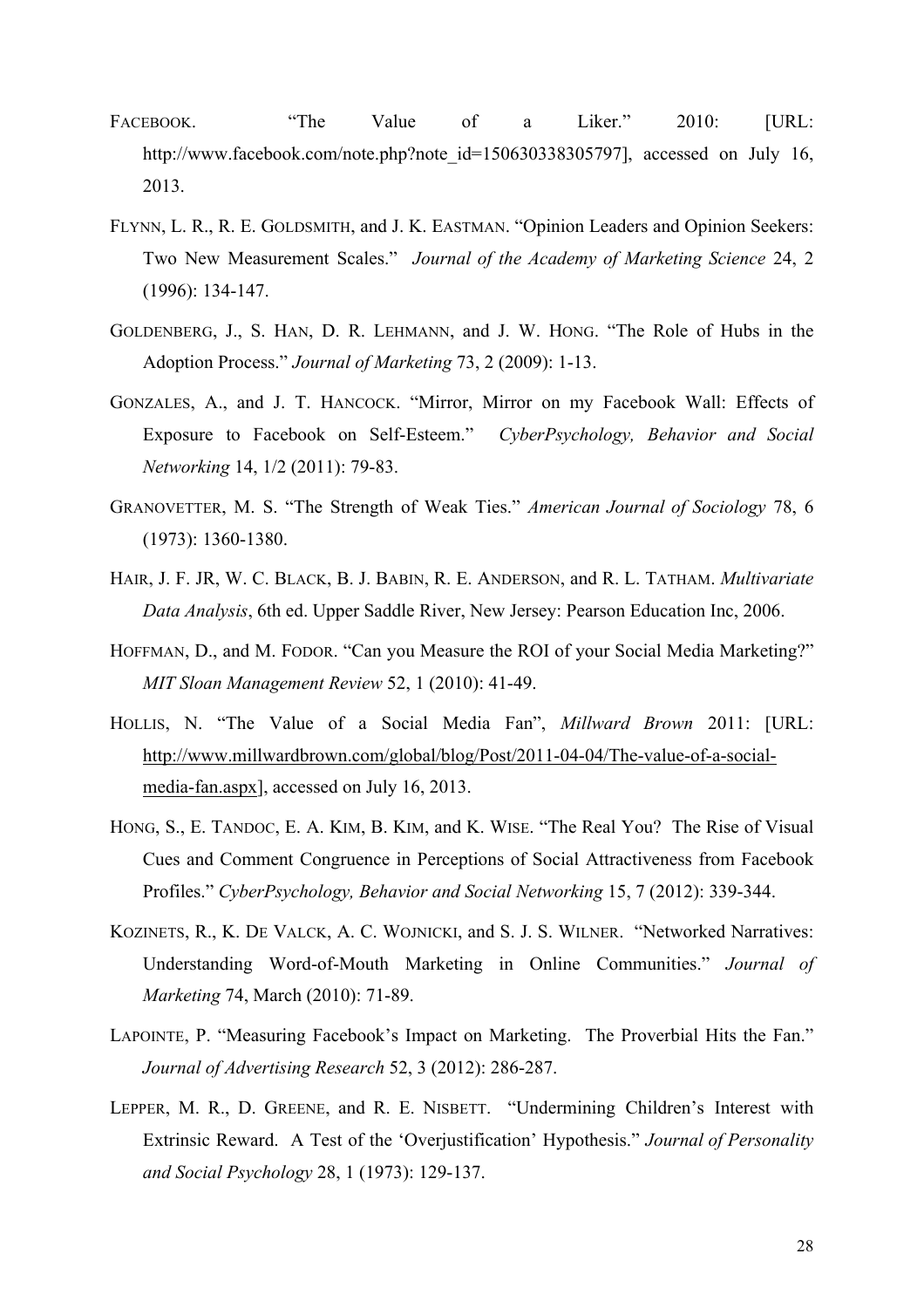- LENNOX, R. D., and R. N. WOLFE. "Revision of the Self-Monitoring Scale." *Journal of Personality and Social Psychology* 46 (1984): 1349-1364.
- LIPSMAN, A., G. MUDD, M. RICH, and S. BRUICH. "The Power of "Like" How Brands Reach (and Influence) Fans through Social-Media Marketing." *Journal of Advertising Research* 52, 1 (2012): 40-52.
- MACK, D., A. BEHLER, B. ROBERTS, and E. RIMLAND. "Reaching Students with Facebook: Data and Best Practices." *Electronic Journal of Academic and Special Librarianship* 8, 2 (2007). [URL: http://southernlibrarianship.icaap.org/content/v08n02/mack\_d01.html], accessed on July 16, 2013.
- MALÄR, L., H. KROHMER, W. D. HOYER, and B. NYFFENEGGER. "Emotional Brand Attachment and Brand Personality: The Relative Importance of the Actual and the Ideal Self." *Journal of Marketing* 75, July (2011): 35-52.
- MAZODIER, M., and D. MERUNKA. "Achieving Brand Loyalty through Sponsorship: The Role of Fit and Self-Congruity." *Journal of the Academy of Marketing Science* 40, 6 (2012): 807-820.
- MCPHERSON, M., L. SMITH-LOVIN, and J. M. COOK. "Birds of a Feather: Homophily in Social Networks." *Annual Review of Sociology* 27, 1 (2001): 415-444.
- MEHDIZADEH, S. "Self-Presentation 2.0: Narcissism and Self-Esteem on Facebook." *CyberPsychology, Behaviour and Social Networking* 13, 4 (2010): 357-364.
- MUNTINGA, D. G., M. MOORMAN, and E. G. SMIT. "Introducing COBRA: Exploring Motivations for Brand-Related Social Media Use." *International Journal of Advertising*  30, 1 (2011): 13-46.
- NELSON-FIELD, K., E. RIEBE, and B. SHARP. "What's not to "Like"? Can a Facebook Fan Base Give a Brand the Advertising Reach it Needs?" *Journal of Advertising Research* 52, 2 (2012): 262-269.
- NEWMAN, M. *Networks: An Introduction*. Oxford, UK: Oxford University Press, 2010.
- PARKER, S. "The 5 Types of Facebook Fans and How to Keep Them." *Socialmedia Today,* 2012: [URL:http://socialmediatoday.com/node/547773], accessed on July 16, 2013.
- PODOSHEN, J., and S. ANDRZEJEWSKI. "An Examination of the Relationship between Materialism, Conspicuous Consumption and Brand Loyalty." *Journal of Marketing Theory & Practice* 20, 3 (2012): 319-334.